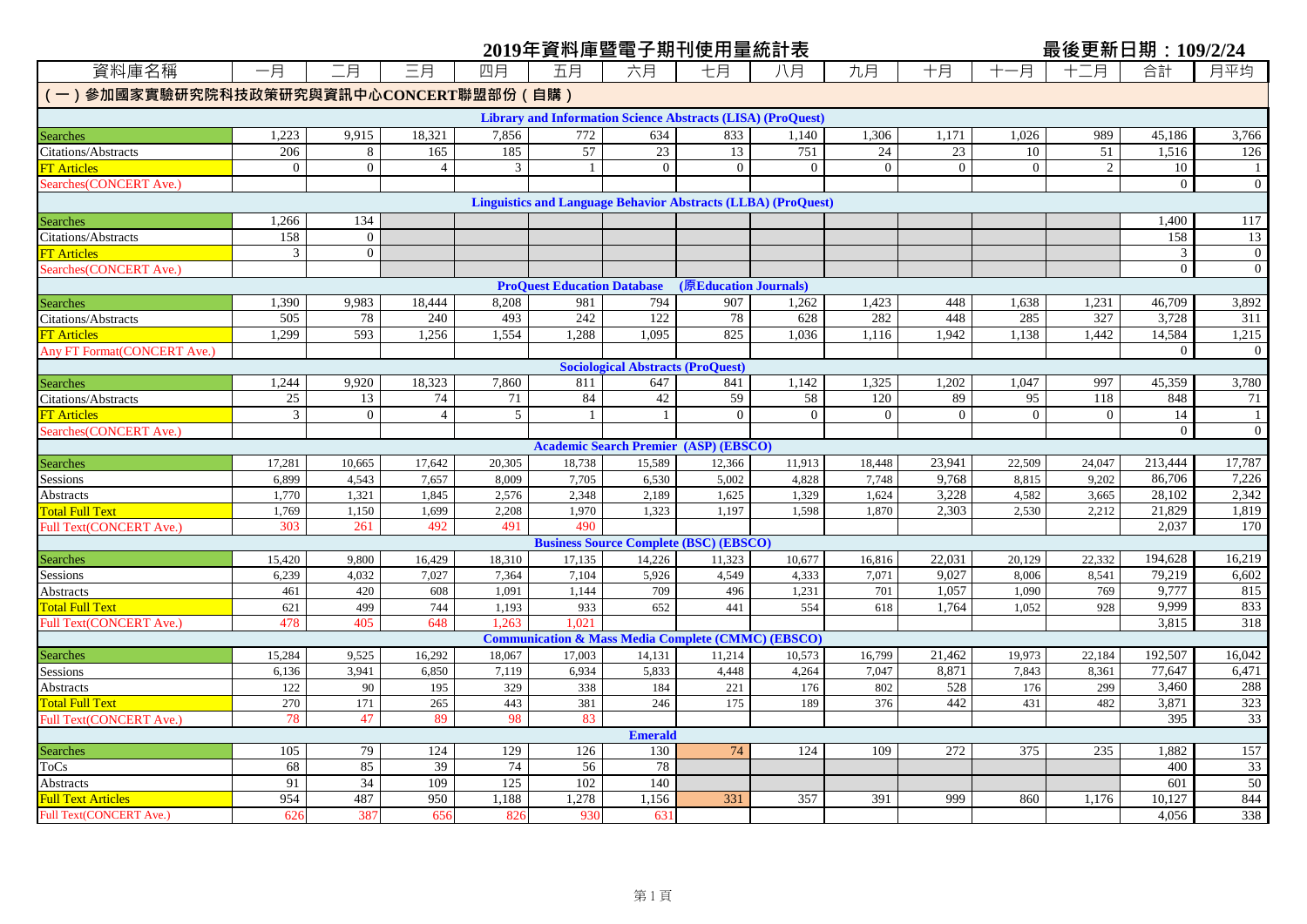## 資料庫名稱 ┃ 一月 ┃ 二月 ┃ 三月 ┃ 四月 ┃ 五月 ┃ 六月 ┃ 七月 ┃ 八月 ┃ 九月 ┃ 十月 ┃ 十一月 ┃ 十二月 ┃ 合計 ┃ 月平均 **2019年資料庫暨電子期刊使用量統計表<br>資料庫名稱 ┃ 一月 ┃ ̄月 ┃ ̄月 ┃ 四月 ┃ 五月 ┃ 六月 ┃ +月 ┃ 九月 ┃ +月 ┃ +一月 ┃ + ̄月 合計 ┃ 月平均** Searches 15181 9456 14200 15357 14681 12,130 10,018 10,572 16,801 21,287 19,881 22,053 181,617 15,135 Sessions 6060 3874 6180 6282 6176 5,141 4,050 4,260 6,971 8,712 7,764 8,237 73,707 6,142 Abstracts 19. 117 22 36 26 30 34 44 36 15 35 105 90 105 117 722 60 Searches(CONCERT Ave.) 3,304 2,169 3,792 3,413 3,417 16,095 1,341 Searches 1,465 925 1,291 1,186 1,779 1,426 1,435 931 1,506 1,476 1,126 1,104 15,650 1,304 Abstracts 1 2,523 1,610 2,429 2,296 3,126 2,717 2,507 1,469 1,717 2,361 2,877 2,877 2,8611 2,384 Article Requests **1** 4,758 3,417 4,271 4,410 5,949 5,604 5,061 3,089 7,031 9,629 5,612 6,235 65,066 5,422 Page Views 29,218 20,793 28,720 24,230 32,377 29,176 26,567 16,287 24,432 30,174 28,188 30,141 320,303 26,692 Visits 2,624 1,733 2,609 2,604 3,317 2,865 2,538 1,784 2,348 3,156 2,717 3,318 31,613 2,634 Full Text(CONCERT Ave.) 9,576 6,661 10,690 10,052 11,443 9,996 10,044 8,415 10,110 11,814 12,422 111,223 9,269 Sessions 897 418 966 619 879 722 638 508 558 1,108 826 737 8,876 740 Record Views 584 389 413 400 554 450 421 302 440 782 544 366 5,645 470 Queries 1,434 1,101 1,394 1,178 1,629 1,532 1,058 939 1,279 2,607 1,698 1,411 17,260 1,438 Queries(CONCERT Ave.) | 1,272 | 978 | 1,312 | 1,119 | 1,106 | | | | | | | | | | | | | | | | 5,787 | | | | | | | Searches 1,168 744 1,280 1,124 7,968 3,883 1,094 6,901 4,030 11,568 16,502 9,929 66,191 5,516 Full Text 2,994 1,755 3,197 2,732 2,520 1,888 1,219 1,165 1,438 2,206 2,889 3,101 27,104 2,259 Full-Text Page HTML(CONCERT 0 0 JSTOR無法提供單個資料庫使用統計,因此恕不提供聯盟統計資訊 Full Text Total Requests 1,777 1,318 2,066 2,021 2,385 1,921 2,536 1,781 2,086 2,949 3,108 3,973 27,921 2,327 Full Text Total Requests(CONCERT Ave.) 940 780 1,075 1,007 1,122 906 5,830 9,960 5,830 1,958 486 Total Logins 194 296 | 148 | 194 | 234 | 176 | 189 | 122 | 111 | 161 | 203 | 231 | 171 | 2,236 | 186 | 186 | 1 Total number of tracks played 1,813 836 1,661 2,451 713 936 581 637 418 669 886 1,278 12,879 1,073 Total number of Turnaways 0 0 0 0 0 0 0 0 0 0 0 0 0 0 otal number of tracks played(CONCERT Ave.) 521 370 494 468 412 422 382 256 364 480 542 486 5.197 433 Searches 55 37 126 95 248 76 30 35 82 95 50 21 950 79 Sessions 29 14 51 33 96 38 9 13 31 34 36 18 402 34 Full Texts 46 30 81 56 124 59 34 65 289 56 53 23 916 76 Section Requested(CONCERT | 30 22 32 33 38 17 13 18 129 38 | 38 | 370 31 <mark>Full-Texts (現刊) </mark> 1,245 | 1,252 | 1,395 | 1,502 | 1,897 | 1,537 | 1,192 | 1,130 | 1,532 | 1,849 | 2,470 | 18,296 | 1,525 Full-Texts (過刊) 0 0 Full-Text(CONCERT Ave.) 2,769 1,998 2,848 2,840 3,152 2,629 2,601 2,279 2,453 2,769 26,338 2,195 Searches 508 508 421 1,116 1,153 782 450 253 253 1,010 1,147 979 600 8,672 723 Sessions 266 212 542 625 358 251 156 167 469 596 380 268 4,290 358 Full Texts 476 384 969 1,133 732 410 364 350 930 1,119 718 571 8,156 680 lection Requested(CONCERT | 89 68 155 190 147 111 57 52 118 191 191 1,178 98 **MLA International Bibliography(EBSCO) IEL InCites JCR JSTOR Nature Journals Online (Nature Only) Naxos Music Library Oxford Art Online Oxford Journals Online Oxford Music Online**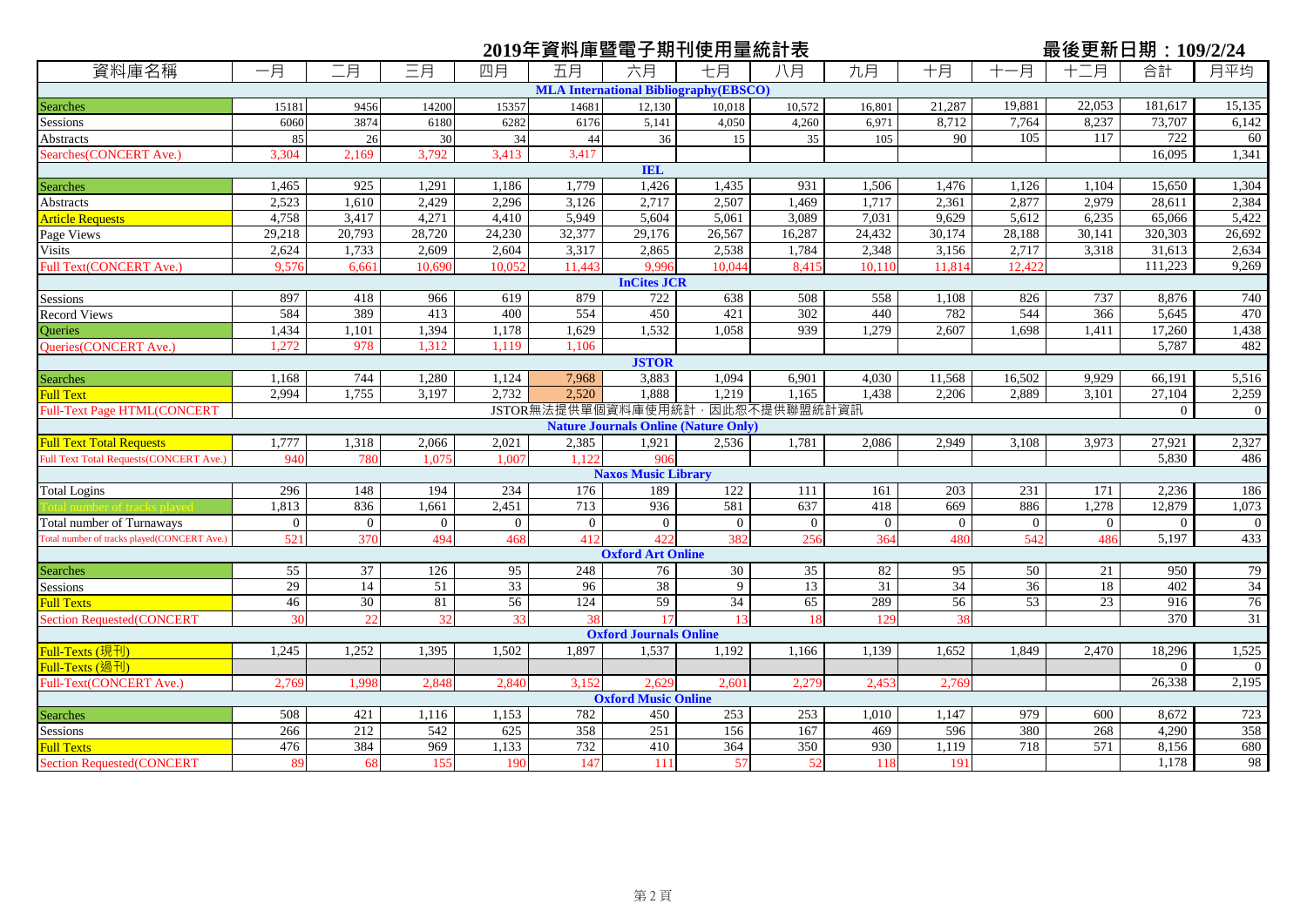|                                                 |          |                  |                |                | 2019年資料庫暨電子期刊使用量統計表 |                                   |                           |                |          |                |                |                | 最後更新日期: 109/2/24 |             |
|-------------------------------------------------|----------|------------------|----------------|----------------|---------------------|-----------------------------------|---------------------------|----------------|----------|----------------|----------------|----------------|------------------|-------------|
| 資料庫名稱                                           | 一月       | 二月               | 三月             | 四月             | 五月                  | 六月                                | 七月                        | 八月             | 九月       | 十月             | 一月             | 十二月            | 合計               | 月平均         |
|                                                 |          |                  |                |                |                     | <b>Science Online</b>             |                           |                |          |                |                |                |                  |             |
| <b>Searches</b>                                 | $\Omega$ | $\overline{0}$   | $\overline{0}$ | $\overline{0}$ | $\overline{0}$      | $\overline{0}$                    | $\Omega$                  | $\overline{0}$ | $\Omega$ | $\overline{0}$ | $\overline{0}$ | $\overline{0}$ | $\Omega$         | $\mathbf 0$ |
| <b>ToCs</b>                                     | 78       | 62               | 125            | 102            | 77                  | 59                                | 122                       | 77             | 134      | 226            | 242            | 392            | 1.696            | 141         |
| <b>Abstracts</b>                                | 169      | 67               | 111            | 144            | 140                 | 89                                | 101                       | 49             | 127      | 318            | 288            | 292            | 1,895            | 158         |
| <b>Full Text</b>                                | 682      | $\overline{523}$ | 822            | 748            | 733                 | 537                               | 669                       | 884            | 685      | 1.604          | 1,436          | 1.968          | 11,291           | 941         |
| <b>Full Text Article Requests(CONCERT Ave.)</b> | 659      | 482              | 684            | 642            | 716                 | 605                               | 596                       | 539            | 596      | 1,678          | 1.698          |                | 8,895            | 741         |
|                                                 |          |                  |                |                |                     | <b>ScienceDirect Online(SDOL)</b> |                           |                |          |                |                |                |                  |             |
| <b>Full Text</b>                                | 21,506   | 13,997           | 25,798         | 24,066         | 22,036              | 21,144                            | 22,707                    | 14,409         | 16,902   | 25,725         | 28,826         | 32,114         | 269,230          | 22,436      |
| <b>Full Text(CONCERT Ave.)</b>                  | 12.755   | 9.205            | 12,812         | 12,016         | 13.167              | 10,834                            | 11.463                    | 9.351          |          |                |                |                | 91,603           | 7,634       |
|                                                 |          |                  |                |                |                     | <b>Scopus</b>                     |                           |                |          |                |                |                |                  |             |
| <b>Searches</b>                                 | 3,712    | 2,336            | 4,206          | 5,486          | 7,142               | 3,950                             | 4,569                     | 2,910          | 3,423    | 4,895          | 4,488          | 3,733          | 50,850           | 4,238       |
| Searches Run(CONCERT Ave.)                      | 1.554    | $1.08^{\circ}$   | 2.138          | 1.758          | 1.909               | 1.543                             | 1.425                     | 1.327          |          |                |                |                | 12.735           | 1,061       |
|                                                 |          |                  |                |                |                     | <b>SpringerLink</b>               |                           |                |          |                |                |                |                  |             |
| <b>Full Text</b>                                | 4,830    | 3,236            | 5,170          | 5,222          | 5.041               | 4,604                             | 5,267                     | 3,681          | 3,713    | 5,949          | 7,612          | 10,980         | 65,305           | 5,442       |
| <b>Full Text (CONCERT Ave.)</b>                 | 2,716    | 2.087            | 3,313          | 3,131          | 3.463               | 3.032                             | 3.406                     | 2.729          | 2,882    | 3.651          | 3.717          |                | 34,127           | 2,844       |
|                                                 |          |                  |                |                |                     | <b>SAE MOBILUS</b>                | (107.9起訂購)                |                |          |                |                |                |                  |             |
| <b>Full Text</b>                                | 512      | 139              | 383            | 212            | 391                 | 196                               | 117                       | 96             | 121      | 91             |                |                | 2,258            | 565         |
| <b>Full Text(CONCERT Ave.)</b>                  | 453      | 140              | 342            | 366            | 405                 | 269                               | 272                       | 233            | 343      | 344            |                |                | 3,167            | 792         |
|                                                 |          |                  |                |                |                     | <b>Wiley Online Library</b>       |                           |                |          |                |                |                |                  |             |
| <b>Full Text Article Requests</b>               | 8,201    | 5,474            | 8,561          | 5,519          | 6,354               | 5,455                             | 5,566                     | 4,309          | 5,456    | 6,573          | 7,336          | 8,833          | 77,637           | 6,470       |
| <b>Full Text(CONCERT Ave.)</b>                  | 8.812    | 6.585            | 9.998          | 9,517          | 11.020              | 9,879                             | 10,650                    | 9.475          | 9.630    | 11,599         | 11,961         | 12.365         | 121,491          | 10,124      |
|                                                 |          |                  |                |                |                     | 天下知識庫                             |                           |                |          |                |                |                |                  |             |
| <b>Searches</b>                                 | 98       | 40               | 78             | 130            | 85                  | 42                                | 53                        | 98             | 69       | 115            | 78             | 51             | 937              | 78          |
| Sessions                                        | 124      | 102              | 206            | 211            | 165                 | 121                               | 112                       | 100            | 133      | 217            | 142            | 127            | 1,760            | 147         |
| <b>Full Text</b>                                | 231      | 32               | 65             | 351            | 153                 | 65                                | $\overline{32}$           | 32             | 51       | 71             | 112            | 69             | 1,264            | 105         |
| Full Text(CONCERT Ave.)                         | 181      | 161              | 350            | 275            | 243                 | 161                               | 154                       | 140            | 229      | 414            | 612            |                | 2.920            | 243         |
|                                                 |          |                  |                |                |                     | 華藝線上圖書館                           |                           |                |          |                |                |                |                  |             |
| 華藝總瀏覽次數                                         | 205,333  | 98,975           | 212,448        | 225,824        | 230,455             | 208,311                           | 129,848                   | 117,996        | 175,520  | 275,437        | 278,559        | 318,628        | 2,477,334        | 206,445     |
| 總檢索數                                            | 47,686   | 22,802           | 48,082         | 52,875         | 53,566              | 47,391                            | 28,684                    | 26,710         | 40,111   | 62,880         | 64,349         | 74,086         | 569,222          | 47,435      |
| Full Text(CEPS電子全文下載數)                          | 22,605   | 12,221           | 22,407         | 21,769         | 22,612              | 20,208                            | 13,154                    | 12,379         | 16,910   | 23,250         | 25,252         | 29,804         | 242,571          | 20,214      |
| Full Text(CONCERT Ave.)                         | 3,569    | 2,130            | 4,567          | 4,329          | 4,447               | 3,534                             | 2,685                     | 2,357          | 3,256    | 4,884          | 4,863          |                | 40,621           | 3,385       |
| Full Text(CETD電子全文下載數)                          | 2,070    | 1,058            | 1,788          | 1,690          | 2,030               | 1,871                             | 1,159                     | 1,235          | 2,025    | 3,177          | 2,834          | 3,053          | 23,990           | 1,999       |
| Full Text(CONCERT Ave.)                         | 507      | 306              | 547            | 517            | 567                 | 490<br>慧科大中華新聞網(台灣版)              | 355                       | 333            | 463      | 742            | 902            |                | 5,729            | 477         |
|                                                 |          |                  |                |                |                     |                                   |                           |                |          |                |                |                |                  |             |
| 瀏覽次數                                            | 970      | 1,068            | 1,230<br>109   | 1,182<br>117   | 2,738               | 2,286                             | 2,021                     | 1,662<br>109   | 1,660    | 1,400          | 1,572          | 1,730          | 19,519           | 1,627       |
| 登錄次數                                            | 98       | 74               |                |                | 121                 | 132                               | 124<br>因各校使用量落差極大,故不提供平均值 |                | 118      | 132            | 128            | 123            | 1,385            | 115         |
| 瀏覽次數(CONCERT Ave.)                              |          |                  |                |                |                     |                                   |                           |                |          |                |                |                |                  |             |

H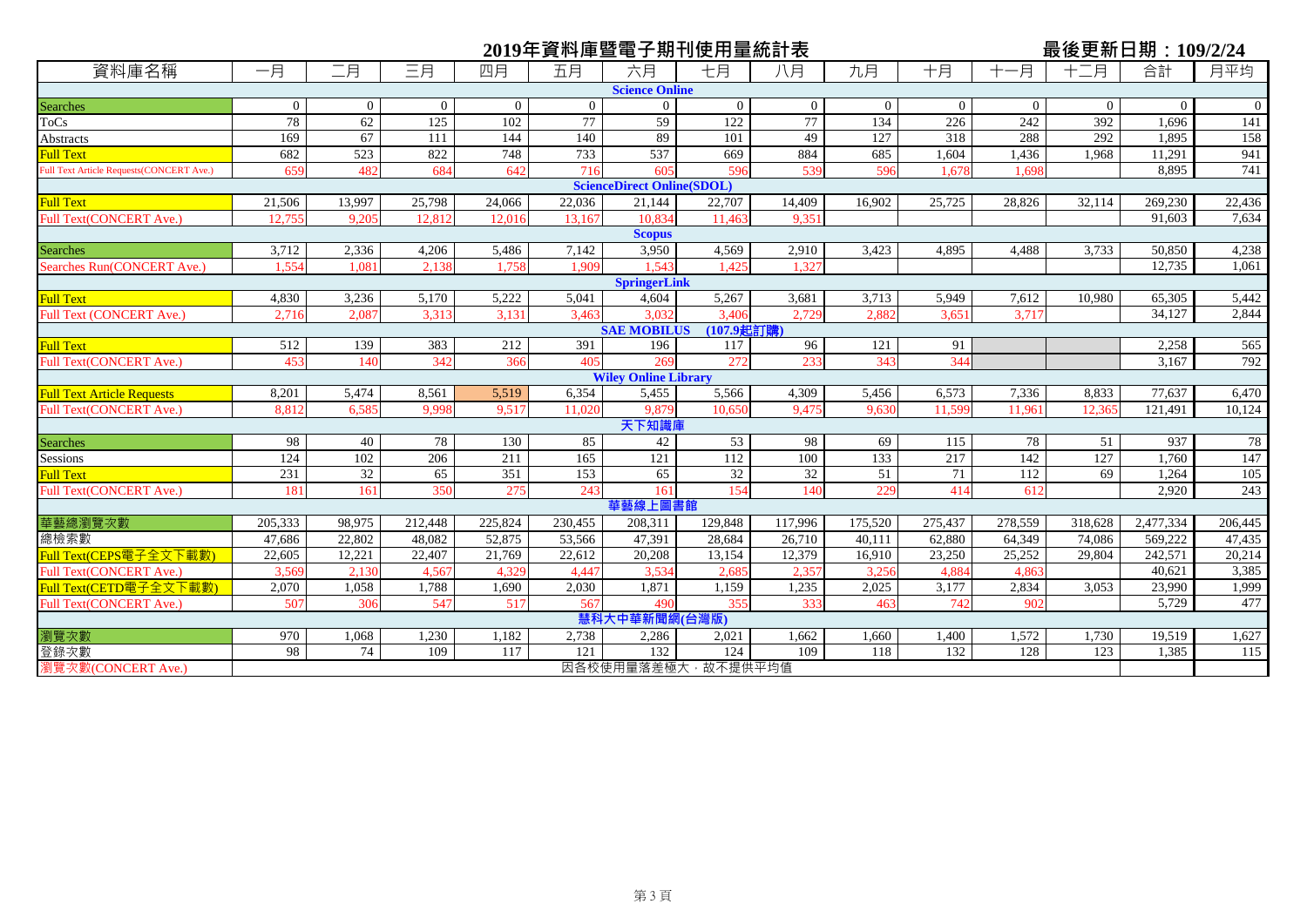| 2019年資料庫暨電子期刊使用量統計表<br>最後更新日期: 109/2/24                        |                                                                            |       |        |        |        |                                                            |        |                      |        |        |        |        |          |                |
|----------------------------------------------------------------|----------------------------------------------------------------------------|-------|--------|--------|--------|------------------------------------------------------------|--------|----------------------|--------|--------|--------|--------|----------|----------------|
| 資料庫名稱                                                          | 一月                                                                         | 二月    | 三月     | 四月     | 五月     | 六月                                                         | 七月     | 八月                   | 九月     | 十月     | 十一月    | 十二月    | 合計       | 月平均            |
| (二)參加國家實驗研究院科技政策研究與資訊中心CONCERT聯盟部份 (National Academic License) |                                                                            |       |        |        |        |                                                            |        |                      |        |        |        |        |          |                |
|                                                                | <b>OCLC WorldCat Discovery Services-OCLC Collection (OCLC FirstSearch)</b> |       |        |        |        |                                                            |        |                      |        |        |        |        |          |                |
| <b>Searches</b>                                                |                                                                            | 15    | 24     | 10     | 22     | 35                                                         |        | 16                   | 21     | 25     | 23     | 23     | 242      | 20             |
| Sessions                                                       | 250                                                                        | 175   | 257    | 264    | 183    | 177                                                        | 177    | 169                  | 186    | 200    | 191    | 196    | 2,425    | 202            |
| Searches (CONCERT Ave.)                                        |                                                                            |       |        |        |        |                                                            |        |                      |        |        |        |        | $\Omega$ | $\overline{0}$ |
|                                                                |                                                                            |       |        |        |        | <b>ProQuest Dissertations &amp; Theses: A&amp;I (PQDT)</b> |        |                      |        |        |        |        |          |                |
| <b>Searches</b>                                                | 1,286                                                                      | 9,988 | 18,459 | 9,066  | 1,741  | 1,096                                                      | 1,041  | 1,197                | 1,666  | 1,391  | 1,328  | 1,516  | 49,775   | 4,148          |
| Citations/Abstracts                                            | 95                                                                         | 53    | 213    | 7,442  | 8,174  | 1,590                                                      | 940    | 204                  | 514    | 679    | 208    | 333    | 20,445   | 1,704          |
| <b>FT</b> Articles                                             | 206                                                                        | 95    | 266    | 186    | 289    | 307                                                        | 425    | 297                  | 489    | 441    | 315    | 477    | 3,793    | 316            |
| <b>Citations/Abstracts(CONCERT</b>                             |                                                                            |       |        |        |        |                                                            |        | PQDT部分單位使用統計有疑慮,故不公布 |        |        |        |        |          |                |
|                                                                |                                                                            |       |        |        |        | <b>OmniFile Full Text Select (NAL) (EBSCO)</b>             |        |                      |        |        |        |        |          |                |
| <b>Searches</b>                                                | 14,161                                                                     | 9,039 | 16,267 | 18,222 | 17,153 | 14,358                                                     | 11,268 | 10,756               | 16,913 | 21,805 | 20,099 | 22,281 | 192,322  | 16,027         |
| Sessions                                                       | 5,852                                                                      | 3,822 | 6.919  | 7.160  | 6,961  | 5.897                                                      | 4.475  | 4,280                | 7.042  | 8.896  | 7,935  | 8,338  | 77,577   | 6,465          |
| <b>Abstracts</b>                                               | 122                                                                        | 154   | 305    | 368    | 313    | 433                                                        | 141    | 288                  | 1,107  | 451    | 610    | 595    | 4,887    | 407            |
| <b>Total Full Text</b>                                         | 393                                                                        | 283   | 566    | 873    | 501    | 479                                                        | 326    | 298                  | 732    | 730    | 586    | 691    | 6,458    | 538            |
| <b>Full Text(CONCERT Ave.)</b>                                 | 112                                                                        | 101   | 191    | 165    | 170    | 140                                                        | 108    | 102                  |        |        |        |        | 1,089    | 91             |
| <b>Reaxys</b>                                                  |                                                                            |       |        |        |        |                                                            |        |                      |        |        |        |        |          |                |
| <b>Searches</b>                                                | 1,582                                                                      | 1,531 | 2,443  | 1,827  | 2,351  | 1,618                                                      | 1,969  | 2,244                | 2,132  | 2,521  | 2,425  | 2,846  | 25,489   | 2,124          |
| Searches (CONCERT Ave.)                                        | 628                                                                        | 453   | 756    | 782    | 780    | 657                                                        | 891    | 768                  | 670    | 867    | 802    |        | 8,054    | 671            |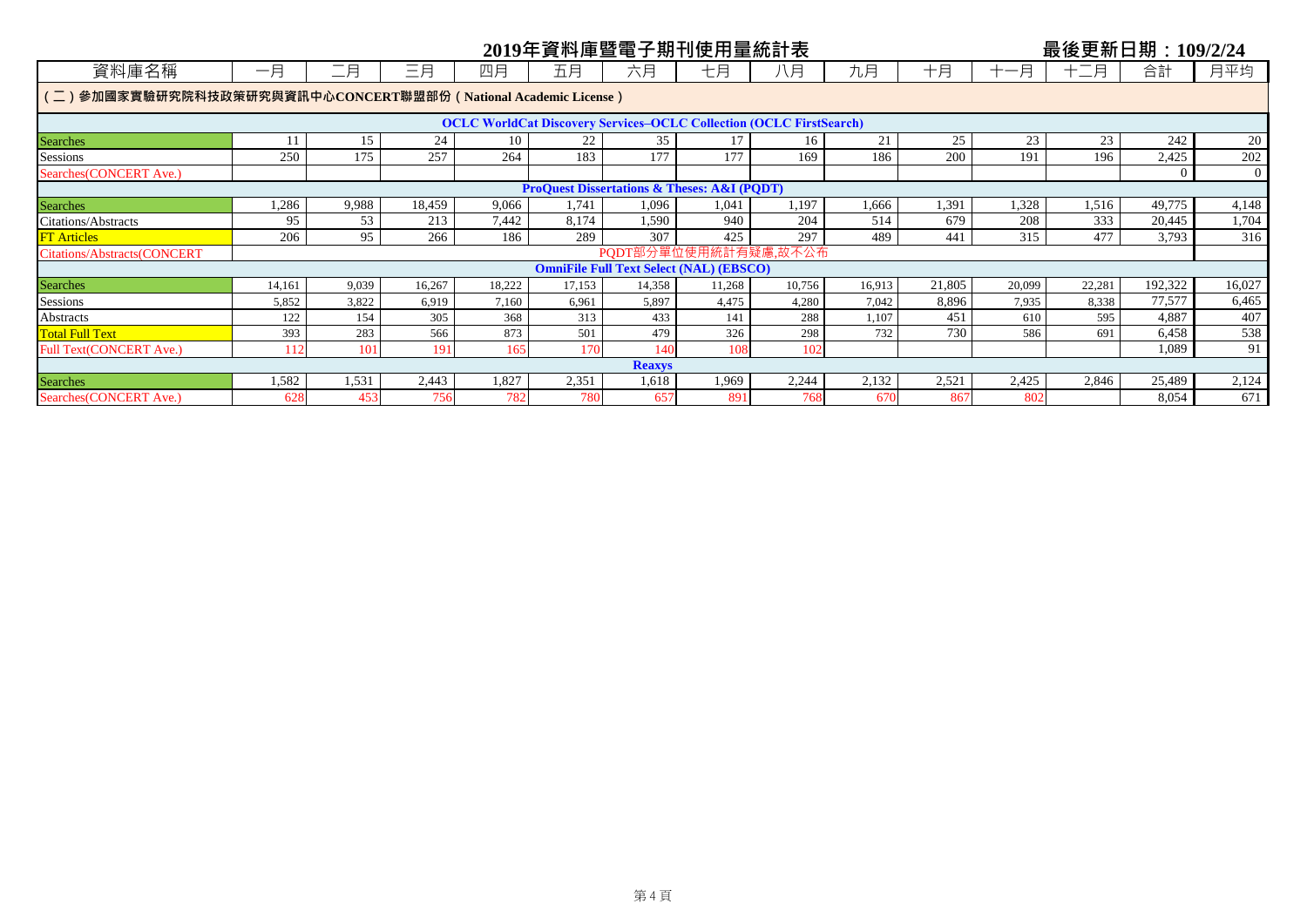| 資料庫名稱<br>二月<br>合計<br>月平均<br>一月<br>三月<br>四月<br>六月<br>九月<br>十月<br>-月<br>五月<br>七月<br>八月<br>$+-$<br>月<br>(三) CONCERT聯盟以外部份<br><b>ACM</b><br>204<br>232<br>129<br>125<br>127<br>174<br>190<br>158<br>118<br>144<br>161<br>129<br>168<br>1,901<br>Searches<br>313<br>373<br>381<br>444<br>332<br>390<br>366<br>218<br>324<br>472<br>446<br>$\overline{376}$<br>456<br>4.515<br><b>Article Requests</b><br><b>ACS</b><br>2,651<br>3,317<br>3,566<br>4,311<br>3,739<br>3,937<br>3,201<br>3,471<br>7,316<br>4,359<br>3,516<br>50,050<br>4,171<br>6,666<br><b>Searches</b><br>3,778<br>4,908<br>9,506<br>4.464<br>6.105<br>5,918<br>6.381<br>6.604<br>5,860<br>9.100<br>7.491<br>6,435<br>76,550<br>6,379<br><b>Total Full Text</b><br>AIP電子期刊<br>44<br>105<br>128<br>10<br>635<br>270<br>88<br>141<br>45<br>114<br>78<br>71<br>109<br>1,697<br>Searches<br>468<br>692<br>568<br>396<br>785<br>901<br>619<br>486<br>841<br>633<br>615<br>1.010<br>8.014<br>668<br><b>Total Full Text</b><br><b>Alexander Music Online</b><br>447<br>216<br>125<br>87<br>460<br>331<br>50<br>66<br>417<br>155<br>122<br>2,591<br>113<br>218<br>Searches<br>30<br>129<br>135<br>51<br>76<br>41<br>190<br>126<br>11<br>50<br>31<br>79<br>40<br>913<br>Clicks<br>237<br>54<br>64<br>243<br>176<br>55<br>44<br>112<br>49<br>1,274<br>106<br>41<br>183<br>16<br>Views<br>51<br>298<br>134<br>915<br>76<br>19<br>108<br>118<br>9<br>3<br>40<br>68<br>63<br>Playbacks by collection<br>$\overline{4}$<br>AREMOS經濟統計資料庫(網路版)<br>$7\overline{ }$<br>$\overline{27}$<br>$\overline{2}$<br>8<br>$\overline{37}$<br>登入數<br>$\overline{4}$<br>$7\overline{ }$<br>19<br>51<br>196<br>$\tau$<br>3<br>24<br><b>Art &amp; Architecture Complete (EBSCO)</b><br>2,422<br>24,066<br>2,006<br>902<br>2,023<br>Searches<br>2,243<br>2,147<br>2,753<br>2,408<br>1,326<br>$\overline{0}$<br>$\overline{0}$<br>3,762<br>4,080<br>289<br>13<br>763<br>7,296<br>608<br>630<br>806<br>735<br>680<br>390<br>21<br>1,117<br>1.162<br>690<br>Sessions<br>349<br>29<br>$25\,$<br>25<br>28<br>Abstracts<br>45<br>86<br>43<br>12<br>5<br>43<br>30<br>6<br>-1<br>28<br>$\overline{542}$<br>45<br>50<br>39<br>34<br>94<br>52<br>37<br>49<br>61<br>18<br>17<br>63<br><b>Total Full Text</b><br><b>Cambridge Journals</b><br>453<br>Full-Text(現刋)<br>656<br>234<br>479<br>475<br>533<br>817<br>364<br>239<br>378<br>408<br>414<br>441<br>5,438<br>$\overline{38}$<br>69<br>87<br>$\overline{200}$<br>43<br>82<br>144<br>85<br>84<br>66<br>36<br>90<br>86<br>1.025<br>Full-Text(過刋)<br><b>Computers &amp; Applied Sciences Complete (EBSCO)</b><br>2,437<br>24,481<br>2,040<br>2,240<br>930<br>2,229<br>2,729<br>79<br>178<br><b>Searches</b><br>2,451<br>2,043<br>3,761<br>4,065<br>1,339<br>774<br>7,429<br>619<br>296<br>750<br>677<br>44<br>1.158<br>634<br>701<br>814<br>402<br>81<br>1.098<br>Sessions<br>37<br>968<br>42<br>87<br>155<br>234<br>78<br>81<br>49<br>44<br>$\overline{0}$<br>$\overline{0}$<br>189<br>53<br>Abstracts<br>577<br>48<br>$\overline{32}$<br>28<br>92<br><b>Total Full Text</b><br>27<br>90<br>89<br>37<br>41<br>71<br>18<br>21<br>31<br><b>Credo Reference</b><br>53<br>78<br>26<br>15<br>34<br>149<br>127<br>45<br>28<br>593<br>49<br>17<br>14<br><b>Searches</b><br>75<br>771<br>70<br>56<br>57<br>57<br>53<br>64<br>86<br>49<br>42<br>40<br>86<br>100<br>Sessions<br>93<br>$\overline{57}$<br>$\overline{357}$<br>179<br>2,242<br>128<br>320<br>260<br>129<br>68<br>132<br>386<br>133<br>187<br>Page Views<br>DDC數位化論文典藏聯盟<br>272<br>231<br>337<br>355<br>5,094<br>451<br>314<br>332<br>40<br>9,720<br>7,321<br>20,403<br>21,348<br>61,124<br>Searches<br>20<br>29<br>37<br>10<br>26<br>60<br>62<br>35<br>9,876<br>9,314<br>20,435<br>61,399<br>5,117<br>21,495<br>Sessions<br>100<br>127<br>143<br>103<br>125<br>117<br>92<br>382<br>552<br>254<br>16<br>1.001<br>290<br>3,048<br><b>Full Text</b><br><b>Digital National Security Archive (ProQuest)</b><br>18,333<br>1,355<br>1,032<br>3,779<br>1,218<br>9.911<br>7,854<br>769<br>635<br>1,141<br>1,217<br>1,013<br>45,343<br>865<br><b>Searches</b><br>$22\,$<br>$\theta$<br>$\overline{0}$<br>$\overline{0}$<br>$\overline{0}$<br>$\overline{0}$<br>115<br>149<br>12<br>3<br>Citations/Abstracts<br>6<br>-1<br>1<br>$\Omega$<br>5 <sup>5</sup> |                    |                |                |    |          |          | 2019年資料庫暨電子期刊使用量統計表 |          |    |    | 最後更新日期: 109/2/24 |     |                 |
|------------------------------------------------------------------------------------------------------------------------------------------------------------------------------------------------------------------------------------------------------------------------------------------------------------------------------------------------------------------------------------------------------------------------------------------------------------------------------------------------------------------------------------------------------------------------------------------------------------------------------------------------------------------------------------------------------------------------------------------------------------------------------------------------------------------------------------------------------------------------------------------------------------------------------------------------------------------------------------------------------------------------------------------------------------------------------------------------------------------------------------------------------------------------------------------------------------------------------------------------------------------------------------------------------------------------------------------------------------------------------------------------------------------------------------------------------------------------------------------------------------------------------------------------------------------------------------------------------------------------------------------------------------------------------------------------------------------------------------------------------------------------------------------------------------------------------------------------------------------------------------------------------------------------------------------------------------------------------------------------------------------------------------------------------------------------------------------------------------------------------------------------------------------------------------------------------------------------------------------------------------------------------------------------------------------------------------------------------------------------------------------------------------------------------------------------------------------------------------------------------------------------------------------------------------------------------------------------------------------------------------------------------------------------------------------------------------------------------------------------------------------------------------------------------------------------------------------------------------------------------------------------------------------------------------------------------------------------------------------------------------------------------------------------------------------------------------------------------------------------------------------------------------------------------------------------------------------------------------------------------------------------------------------------------------------------------------------------------------------------------------------------------------------------------------------------------------------------------------------------------------------------------------------------------------------------------------------------------------------------------------------------------------------------------------------------------------------------------------------------------------------------------------------------------------------------------------------------------------------------------------------------------------------------------------------------------------------------------------------------------------------------------------------------------------------------------------------------------------------------------------------------------------------------------------------------------------------------------------------------------------------------|--------------------|----------------|----------------|----|----------|----------|---------------------|----------|----|----|------------------|-----|-----------------|
|                                                                                                                                                                                                                                                                                                                                                                                                                                                                                                                                                                                                                                                                                                                                                                                                                                                                                                                                                                                                                                                                                                                                                                                                                                                                                                                                                                                                                                                                                                                                                                                                                                                                                                                                                                                                                                                                                                                                                                                                                                                                                                                                                                                                                                                                                                                                                                                                                                                                                                                                                                                                                                                                                                                                                                                                                                                                                                                                                                                                                                                                                                                                                                                                                                                                                                                                                                                                                                                                                                                                                                                                                                                                                                                                                                                                                                                                                                                                                                                                                                                                                                                                                                                                                                                                        |                    |                |                |    |          |          |                     |          |    |    |                  |     |                 |
|                                                                                                                                                                                                                                                                                                                                                                                                                                                                                                                                                                                                                                                                                                                                                                                                                                                                                                                                                                                                                                                                                                                                                                                                                                                                                                                                                                                                                                                                                                                                                                                                                                                                                                                                                                                                                                                                                                                                                                                                                                                                                                                                                                                                                                                                                                                                                                                                                                                                                                                                                                                                                                                                                                                                                                                                                                                                                                                                                                                                                                                                                                                                                                                                                                                                                                                                                                                                                                                                                                                                                                                                                                                                                                                                                                                                                                                                                                                                                                                                                                                                                                                                                                                                                                                                        |                    |                |                |    |          |          |                     |          |    |    |                  |     |                 |
|                                                                                                                                                                                                                                                                                                                                                                                                                                                                                                                                                                                                                                                                                                                                                                                                                                                                                                                                                                                                                                                                                                                                                                                                                                                                                                                                                                                                                                                                                                                                                                                                                                                                                                                                                                                                                                                                                                                                                                                                                                                                                                                                                                                                                                                                                                                                                                                                                                                                                                                                                                                                                                                                                                                                                                                                                                                                                                                                                                                                                                                                                                                                                                                                                                                                                                                                                                                                                                                                                                                                                                                                                                                                                                                                                                                                                                                                                                                                                                                                                                                                                                                                                                                                                                                                        |                    |                |                |    |          |          |                     |          |    |    |                  |     |                 |
|                                                                                                                                                                                                                                                                                                                                                                                                                                                                                                                                                                                                                                                                                                                                                                                                                                                                                                                                                                                                                                                                                                                                                                                                                                                                                                                                                                                                                                                                                                                                                                                                                                                                                                                                                                                                                                                                                                                                                                                                                                                                                                                                                                                                                                                                                                                                                                                                                                                                                                                                                                                                                                                                                                                                                                                                                                                                                                                                                                                                                                                                                                                                                                                                                                                                                                                                                                                                                                                                                                                                                                                                                                                                                                                                                                                                                                                                                                                                                                                                                                                                                                                                                                                                                                                                        |                    |                |                |    |          |          |                     |          |    |    |                  |     |                 |
|                                                                                                                                                                                                                                                                                                                                                                                                                                                                                                                                                                                                                                                                                                                                                                                                                                                                                                                                                                                                                                                                                                                                                                                                                                                                                                                                                                                                                                                                                                                                                                                                                                                                                                                                                                                                                                                                                                                                                                                                                                                                                                                                                                                                                                                                                                                                                                                                                                                                                                                                                                                                                                                                                                                                                                                                                                                                                                                                                                                                                                                                                                                                                                                                                                                                                                                                                                                                                                                                                                                                                                                                                                                                                                                                                                                                                                                                                                                                                                                                                                                                                                                                                                                                                                                                        |                    |                |                |    |          |          |                     |          |    |    |                  |     |                 |
|                                                                                                                                                                                                                                                                                                                                                                                                                                                                                                                                                                                                                                                                                                                                                                                                                                                                                                                                                                                                                                                                                                                                                                                                                                                                                                                                                                                                                                                                                                                                                                                                                                                                                                                                                                                                                                                                                                                                                                                                                                                                                                                                                                                                                                                                                                                                                                                                                                                                                                                                                                                                                                                                                                                                                                                                                                                                                                                                                                                                                                                                                                                                                                                                                                                                                                                                                                                                                                                                                                                                                                                                                                                                                                                                                                                                                                                                                                                                                                                                                                                                                                                                                                                                                                                                        |                    |                |                |    |          |          |                     |          |    |    |                  |     |                 |
|                                                                                                                                                                                                                                                                                                                                                                                                                                                                                                                                                                                                                                                                                                                                                                                                                                                                                                                                                                                                                                                                                                                                                                                                                                                                                                                                                                                                                                                                                                                                                                                                                                                                                                                                                                                                                                                                                                                                                                                                                                                                                                                                                                                                                                                                                                                                                                                                                                                                                                                                                                                                                                                                                                                                                                                                                                                                                                                                                                                                                                                                                                                                                                                                                                                                                                                                                                                                                                                                                                                                                                                                                                                                                                                                                                                                                                                                                                                                                                                                                                                                                                                                                                                                                                                                        |                    |                |                |    |          |          |                     |          |    |    |                  |     |                 |
|                                                                                                                                                                                                                                                                                                                                                                                                                                                                                                                                                                                                                                                                                                                                                                                                                                                                                                                                                                                                                                                                                                                                                                                                                                                                                                                                                                                                                                                                                                                                                                                                                                                                                                                                                                                                                                                                                                                                                                                                                                                                                                                                                                                                                                                                                                                                                                                                                                                                                                                                                                                                                                                                                                                                                                                                                                                                                                                                                                                                                                                                                                                                                                                                                                                                                                                                                                                                                                                                                                                                                                                                                                                                                                                                                                                                                                                                                                                                                                                                                                                                                                                                                                                                                                                                        |                    |                |                |    |          |          |                     |          |    |    |                  |     |                 |
|                                                                                                                                                                                                                                                                                                                                                                                                                                                                                                                                                                                                                                                                                                                                                                                                                                                                                                                                                                                                                                                                                                                                                                                                                                                                                                                                                                                                                                                                                                                                                                                                                                                                                                                                                                                                                                                                                                                                                                                                                                                                                                                                                                                                                                                                                                                                                                                                                                                                                                                                                                                                                                                                                                                                                                                                                                                                                                                                                                                                                                                                                                                                                                                                                                                                                                                                                                                                                                                                                                                                                                                                                                                                                                                                                                                                                                                                                                                                                                                                                                                                                                                                                                                                                                                                        |                    |                |                |    |          |          |                     |          |    |    |                  |     |                 |
|                                                                                                                                                                                                                                                                                                                                                                                                                                                                                                                                                                                                                                                                                                                                                                                                                                                                                                                                                                                                                                                                                                                                                                                                                                                                                                                                                                                                                                                                                                                                                                                                                                                                                                                                                                                                                                                                                                                                                                                                                                                                                                                                                                                                                                                                                                                                                                                                                                                                                                                                                                                                                                                                                                                                                                                                                                                                                                                                                                                                                                                                                                                                                                                                                                                                                                                                                                                                                                                                                                                                                                                                                                                                                                                                                                                                                                                                                                                                                                                                                                                                                                                                                                                                                                                                        |                    |                |                |    |          |          |                     |          |    |    |                  |     |                 |
|                                                                                                                                                                                                                                                                                                                                                                                                                                                                                                                                                                                                                                                                                                                                                                                                                                                                                                                                                                                                                                                                                                                                                                                                                                                                                                                                                                                                                                                                                                                                                                                                                                                                                                                                                                                                                                                                                                                                                                                                                                                                                                                                                                                                                                                                                                                                                                                                                                                                                                                                                                                                                                                                                                                                                                                                                                                                                                                                                                                                                                                                                                                                                                                                                                                                                                                                                                                                                                                                                                                                                                                                                                                                                                                                                                                                                                                                                                                                                                                                                                                                                                                                                                                                                                                                        |                    |                |                |    |          |          |                     |          |    |    |                  |     |                 |
|                                                                                                                                                                                                                                                                                                                                                                                                                                                                                                                                                                                                                                                                                                                                                                                                                                                                                                                                                                                                                                                                                                                                                                                                                                                                                                                                                                                                                                                                                                                                                                                                                                                                                                                                                                                                                                                                                                                                                                                                                                                                                                                                                                                                                                                                                                                                                                                                                                                                                                                                                                                                                                                                                                                                                                                                                                                                                                                                                                                                                                                                                                                                                                                                                                                                                                                                                                                                                                                                                                                                                                                                                                                                                                                                                                                                                                                                                                                                                                                                                                                                                                                                                                                                                                                                        |                    |                |                |    |          |          |                     |          |    |    |                  |     |                 |
|                                                                                                                                                                                                                                                                                                                                                                                                                                                                                                                                                                                                                                                                                                                                                                                                                                                                                                                                                                                                                                                                                                                                                                                                                                                                                                                                                                                                                                                                                                                                                                                                                                                                                                                                                                                                                                                                                                                                                                                                                                                                                                                                                                                                                                                                                                                                                                                                                                                                                                                                                                                                                                                                                                                                                                                                                                                                                                                                                                                                                                                                                                                                                                                                                                                                                                                                                                                                                                                                                                                                                                                                                                                                                                                                                                                                                                                                                                                                                                                                                                                                                                                                                                                                                                                                        |                    |                |                |    |          |          |                     |          |    |    |                  |     |                 |
|                                                                                                                                                                                                                                                                                                                                                                                                                                                                                                                                                                                                                                                                                                                                                                                                                                                                                                                                                                                                                                                                                                                                                                                                                                                                                                                                                                                                                                                                                                                                                                                                                                                                                                                                                                                                                                                                                                                                                                                                                                                                                                                                                                                                                                                                                                                                                                                                                                                                                                                                                                                                                                                                                                                                                                                                                                                                                                                                                                                                                                                                                                                                                                                                                                                                                                                                                                                                                                                                                                                                                                                                                                                                                                                                                                                                                                                                                                                                                                                                                                                                                                                                                                                                                                                                        |                    |                |                |    |          |          |                     |          |    |    |                  |     |                 |
|                                                                                                                                                                                                                                                                                                                                                                                                                                                                                                                                                                                                                                                                                                                                                                                                                                                                                                                                                                                                                                                                                                                                                                                                                                                                                                                                                                                                                                                                                                                                                                                                                                                                                                                                                                                                                                                                                                                                                                                                                                                                                                                                                                                                                                                                                                                                                                                                                                                                                                                                                                                                                                                                                                                                                                                                                                                                                                                                                                                                                                                                                                                                                                                                                                                                                                                                                                                                                                                                                                                                                                                                                                                                                                                                                                                                                                                                                                                                                                                                                                                                                                                                                                                                                                                                        |                    |                |                |    |          |          |                     |          |    |    |                  |     |                 |
|                                                                                                                                                                                                                                                                                                                                                                                                                                                                                                                                                                                                                                                                                                                                                                                                                                                                                                                                                                                                                                                                                                                                                                                                                                                                                                                                                                                                                                                                                                                                                                                                                                                                                                                                                                                                                                                                                                                                                                                                                                                                                                                                                                                                                                                                                                                                                                                                                                                                                                                                                                                                                                                                                                                                                                                                                                                                                                                                                                                                                                                                                                                                                                                                                                                                                                                                                                                                                                                                                                                                                                                                                                                                                                                                                                                                                                                                                                                                                                                                                                                                                                                                                                                                                                                                        |                    |                |                |    |          |          |                     |          |    |    |                  |     |                 |
|                                                                                                                                                                                                                                                                                                                                                                                                                                                                                                                                                                                                                                                                                                                                                                                                                                                                                                                                                                                                                                                                                                                                                                                                                                                                                                                                                                                                                                                                                                                                                                                                                                                                                                                                                                                                                                                                                                                                                                                                                                                                                                                                                                                                                                                                                                                                                                                                                                                                                                                                                                                                                                                                                                                                                                                                                                                                                                                                                                                                                                                                                                                                                                                                                                                                                                                                                                                                                                                                                                                                                                                                                                                                                                                                                                                                                                                                                                                                                                                                                                                                                                                                                                                                                                                                        |                    |                |                |    |          |          |                     |          |    |    |                  |     |                 |
|                                                                                                                                                                                                                                                                                                                                                                                                                                                                                                                                                                                                                                                                                                                                                                                                                                                                                                                                                                                                                                                                                                                                                                                                                                                                                                                                                                                                                                                                                                                                                                                                                                                                                                                                                                                                                                                                                                                                                                                                                                                                                                                                                                                                                                                                                                                                                                                                                                                                                                                                                                                                                                                                                                                                                                                                                                                                                                                                                                                                                                                                                                                                                                                                                                                                                                                                                                                                                                                                                                                                                                                                                                                                                                                                                                                                                                                                                                                                                                                                                                                                                                                                                                                                                                                                        |                    |                |                |    |          |          |                     |          |    |    |                  |     | 16              |
|                                                                                                                                                                                                                                                                                                                                                                                                                                                                                                                                                                                                                                                                                                                                                                                                                                                                                                                                                                                                                                                                                                                                                                                                                                                                                                                                                                                                                                                                                                                                                                                                                                                                                                                                                                                                                                                                                                                                                                                                                                                                                                                                                                                                                                                                                                                                                                                                                                                                                                                                                                                                                                                                                                                                                                                                                                                                                                                                                                                                                                                                                                                                                                                                                                                                                                                                                                                                                                                                                                                                                                                                                                                                                                                                                                                                                                                                                                                                                                                                                                                                                                                                                                                                                                                                        |                    |                |                |    |          |          |                     |          |    |    |                  |     |                 |
|                                                                                                                                                                                                                                                                                                                                                                                                                                                                                                                                                                                                                                                                                                                                                                                                                                                                                                                                                                                                                                                                                                                                                                                                                                                                                                                                                                                                                                                                                                                                                                                                                                                                                                                                                                                                                                                                                                                                                                                                                                                                                                                                                                                                                                                                                                                                                                                                                                                                                                                                                                                                                                                                                                                                                                                                                                                                                                                                                                                                                                                                                                                                                                                                                                                                                                                                                                                                                                                                                                                                                                                                                                                                                                                                                                                                                                                                                                                                                                                                                                                                                                                                                                                                                                                                        |                    |                |                |    |          |          |                     |          |    |    |                  |     |                 |
|                                                                                                                                                                                                                                                                                                                                                                                                                                                                                                                                                                                                                                                                                                                                                                                                                                                                                                                                                                                                                                                                                                                                                                                                                                                                                                                                                                                                                                                                                                                                                                                                                                                                                                                                                                                                                                                                                                                                                                                                                                                                                                                                                                                                                                                                                                                                                                                                                                                                                                                                                                                                                                                                                                                                                                                                                                                                                                                                                                                                                                                                                                                                                                                                                                                                                                                                                                                                                                                                                                                                                                                                                                                                                                                                                                                                                                                                                                                                                                                                                                                                                                                                                                                                                                                                        |                    |                |                |    |          |          |                     |          |    |    |                  |     |                 |
|                                                                                                                                                                                                                                                                                                                                                                                                                                                                                                                                                                                                                                                                                                                                                                                                                                                                                                                                                                                                                                                                                                                                                                                                                                                                                                                                                                                                                                                                                                                                                                                                                                                                                                                                                                                                                                                                                                                                                                                                                                                                                                                                                                                                                                                                                                                                                                                                                                                                                                                                                                                                                                                                                                                                                                                                                                                                                                                                                                                                                                                                                                                                                                                                                                                                                                                                                                                                                                                                                                                                                                                                                                                                                                                                                                                                                                                                                                                                                                                                                                                                                                                                                                                                                                                                        |                    |                |                |    |          |          |                     |          |    |    |                  |     |                 |
|                                                                                                                                                                                                                                                                                                                                                                                                                                                                                                                                                                                                                                                                                                                                                                                                                                                                                                                                                                                                                                                                                                                                                                                                                                                                                                                                                                                                                                                                                                                                                                                                                                                                                                                                                                                                                                                                                                                                                                                                                                                                                                                                                                                                                                                                                                                                                                                                                                                                                                                                                                                                                                                                                                                                                                                                                                                                                                                                                                                                                                                                                                                                                                                                                                                                                                                                                                                                                                                                                                                                                                                                                                                                                                                                                                                                                                                                                                                                                                                                                                                                                                                                                                                                                                                                        |                    |                |                |    |          |          |                     |          |    |    |                  |     |                 |
|                                                                                                                                                                                                                                                                                                                                                                                                                                                                                                                                                                                                                                                                                                                                                                                                                                                                                                                                                                                                                                                                                                                                                                                                                                                                                                                                                                                                                                                                                                                                                                                                                                                                                                                                                                                                                                                                                                                                                                                                                                                                                                                                                                                                                                                                                                                                                                                                                                                                                                                                                                                                                                                                                                                                                                                                                                                                                                                                                                                                                                                                                                                                                                                                                                                                                                                                                                                                                                                                                                                                                                                                                                                                                                                                                                                                                                                                                                                                                                                                                                                                                                                                                                                                                                                                        |                    |                |                |    |          |          |                     |          |    |    |                  |     |                 |
|                                                                                                                                                                                                                                                                                                                                                                                                                                                                                                                                                                                                                                                                                                                                                                                                                                                                                                                                                                                                                                                                                                                                                                                                                                                                                                                                                                                                                                                                                                                                                                                                                                                                                                                                                                                                                                                                                                                                                                                                                                                                                                                                                                                                                                                                                                                                                                                                                                                                                                                                                                                                                                                                                                                                                                                                                                                                                                                                                                                                                                                                                                                                                                                                                                                                                                                                                                                                                                                                                                                                                                                                                                                                                                                                                                                                                                                                                                                                                                                                                                                                                                                                                                                                                                                                        |                    |                |                |    |          |          |                     |          |    |    |                  |     |                 |
|                                                                                                                                                                                                                                                                                                                                                                                                                                                                                                                                                                                                                                                                                                                                                                                                                                                                                                                                                                                                                                                                                                                                                                                                                                                                                                                                                                                                                                                                                                                                                                                                                                                                                                                                                                                                                                                                                                                                                                                                                                                                                                                                                                                                                                                                                                                                                                                                                                                                                                                                                                                                                                                                                                                                                                                                                                                                                                                                                                                                                                                                                                                                                                                                                                                                                                                                                                                                                                                                                                                                                                                                                                                                                                                                                                                                                                                                                                                                                                                                                                                                                                                                                                                                                                                                        |                    |                |                |    |          |          |                     |          |    |    |                  |     |                 |
|                                                                                                                                                                                                                                                                                                                                                                                                                                                                                                                                                                                                                                                                                                                                                                                                                                                                                                                                                                                                                                                                                                                                                                                                                                                                                                                                                                                                                                                                                                                                                                                                                                                                                                                                                                                                                                                                                                                                                                                                                                                                                                                                                                                                                                                                                                                                                                                                                                                                                                                                                                                                                                                                                                                                                                                                                                                                                                                                                                                                                                                                                                                                                                                                                                                                                                                                                                                                                                                                                                                                                                                                                                                                                                                                                                                                                                                                                                                                                                                                                                                                                                                                                                                                                                                                        |                    |                |                |    |          |          |                     |          |    |    |                  |     |                 |
|                                                                                                                                                                                                                                                                                                                                                                                                                                                                                                                                                                                                                                                                                                                                                                                                                                                                                                                                                                                                                                                                                                                                                                                                                                                                                                                                                                                                                                                                                                                                                                                                                                                                                                                                                                                                                                                                                                                                                                                                                                                                                                                                                                                                                                                                                                                                                                                                                                                                                                                                                                                                                                                                                                                                                                                                                                                                                                                                                                                                                                                                                                                                                                                                                                                                                                                                                                                                                                                                                                                                                                                                                                                                                                                                                                                                                                                                                                                                                                                                                                                                                                                                                                                                                                                                        |                    |                |                |    |          |          |                     |          |    |    |                  |     |                 |
|                                                                                                                                                                                                                                                                                                                                                                                                                                                                                                                                                                                                                                                                                                                                                                                                                                                                                                                                                                                                                                                                                                                                                                                                                                                                                                                                                                                                                                                                                                                                                                                                                                                                                                                                                                                                                                                                                                                                                                                                                                                                                                                                                                                                                                                                                                                                                                                                                                                                                                                                                                                                                                                                                                                                                                                                                                                                                                                                                                                                                                                                                                                                                                                                                                                                                                                                                                                                                                                                                                                                                                                                                                                                                                                                                                                                                                                                                                                                                                                                                                                                                                                                                                                                                                                                        |                    |                |                |    |          |          |                     |          |    |    |                  |     |                 |
|                                                                                                                                                                                                                                                                                                                                                                                                                                                                                                                                                                                                                                                                                                                                                                                                                                                                                                                                                                                                                                                                                                                                                                                                                                                                                                                                                                                                                                                                                                                                                                                                                                                                                                                                                                                                                                                                                                                                                                                                                                                                                                                                                                                                                                                                                                                                                                                                                                                                                                                                                                                                                                                                                                                                                                                                                                                                                                                                                                                                                                                                                                                                                                                                                                                                                                                                                                                                                                                                                                                                                                                                                                                                                                                                                                                                                                                                                                                                                                                                                                                                                                                                                                                                                                                                        |                    |                |                |    |          |          |                     |          |    |    |                  |     |                 |
|                                                                                                                                                                                                                                                                                                                                                                                                                                                                                                                                                                                                                                                                                                                                                                                                                                                                                                                                                                                                                                                                                                                                                                                                                                                                                                                                                                                                                                                                                                                                                                                                                                                                                                                                                                                                                                                                                                                                                                                                                                                                                                                                                                                                                                                                                                                                                                                                                                                                                                                                                                                                                                                                                                                                                                                                                                                                                                                                                                                                                                                                                                                                                                                                                                                                                                                                                                                                                                                                                                                                                                                                                                                                                                                                                                                                                                                                                                                                                                                                                                                                                                                                                                                                                                                                        |                    |                |                |    |          |          |                     |          |    |    |                  |     |                 |
|                                                                                                                                                                                                                                                                                                                                                                                                                                                                                                                                                                                                                                                                                                                                                                                                                                                                                                                                                                                                                                                                                                                                                                                                                                                                                                                                                                                                                                                                                                                                                                                                                                                                                                                                                                                                                                                                                                                                                                                                                                                                                                                                                                                                                                                                                                                                                                                                                                                                                                                                                                                                                                                                                                                                                                                                                                                                                                                                                                                                                                                                                                                                                                                                                                                                                                                                                                                                                                                                                                                                                                                                                                                                                                                                                                                                                                                                                                                                                                                                                                                                                                                                                                                                                                                                        |                    |                |                |    |          |          |                     |          |    |    |                  |     |                 |
|                                                                                                                                                                                                                                                                                                                                                                                                                                                                                                                                                                                                                                                                                                                                                                                                                                                                                                                                                                                                                                                                                                                                                                                                                                                                                                                                                                                                                                                                                                                                                                                                                                                                                                                                                                                                                                                                                                                                                                                                                                                                                                                                                                                                                                                                                                                                                                                                                                                                                                                                                                                                                                                                                                                                                                                                                                                                                                                                                                                                                                                                                                                                                                                                                                                                                                                                                                                                                                                                                                                                                                                                                                                                                                                                                                                                                                                                                                                                                                                                                                                                                                                                                                                                                                                                        |                    |                |                |    |          |          |                     |          |    |    |                  |     |                 |
|                                                                                                                                                                                                                                                                                                                                                                                                                                                                                                                                                                                                                                                                                                                                                                                                                                                                                                                                                                                                                                                                                                                                                                                                                                                                                                                                                                                                                                                                                                                                                                                                                                                                                                                                                                                                                                                                                                                                                                                                                                                                                                                                                                                                                                                                                                                                                                                                                                                                                                                                                                                                                                                                                                                                                                                                                                                                                                                                                                                                                                                                                                                                                                                                                                                                                                                                                                                                                                                                                                                                                                                                                                                                                                                                                                                                                                                                                                                                                                                                                                                                                                                                                                                                                                                                        |                    |                |                |    |          |          |                     |          |    |    |                  |     |                 |
|                                                                                                                                                                                                                                                                                                                                                                                                                                                                                                                                                                                                                                                                                                                                                                                                                                                                                                                                                                                                                                                                                                                                                                                                                                                                                                                                                                                                                                                                                                                                                                                                                                                                                                                                                                                                                                                                                                                                                                                                                                                                                                                                                                                                                                                                                                                                                                                                                                                                                                                                                                                                                                                                                                                                                                                                                                                                                                                                                                                                                                                                                                                                                                                                                                                                                                                                                                                                                                                                                                                                                                                                                                                                                                                                                                                                                                                                                                                                                                                                                                                                                                                                                                                                                                                                        |                    |                |                |    |          |          |                     |          |    |    |                  |     |                 |
|                                                                                                                                                                                                                                                                                                                                                                                                                                                                                                                                                                                                                                                                                                                                                                                                                                                                                                                                                                                                                                                                                                                                                                                                                                                                                                                                                                                                                                                                                                                                                                                                                                                                                                                                                                                                                                                                                                                                                                                                                                                                                                                                                                                                                                                                                                                                                                                                                                                                                                                                                                                                                                                                                                                                                                                                                                                                                                                                                                                                                                                                                                                                                                                                                                                                                                                                                                                                                                                                                                                                                                                                                                                                                                                                                                                                                                                                                                                                                                                                                                                                                                                                                                                                                                                                        |                    |                |                |    |          |          |                     |          |    |    |                  |     |                 |
|                                                                                                                                                                                                                                                                                                                                                                                                                                                                                                                                                                                                                                                                                                                                                                                                                                                                                                                                                                                                                                                                                                                                                                                                                                                                                                                                                                                                                                                                                                                                                                                                                                                                                                                                                                                                                                                                                                                                                                                                                                                                                                                                                                                                                                                                                                                                                                                                                                                                                                                                                                                                                                                                                                                                                                                                                                                                                                                                                                                                                                                                                                                                                                                                                                                                                                                                                                                                                                                                                                                                                                                                                                                                                                                                                                                                                                                                                                                                                                                                                                                                                                                                                                                                                                                                        |                    |                |                |    |          |          |                     |          |    |    |                  |     |                 |
|                                                                                                                                                                                                                                                                                                                                                                                                                                                                                                                                                                                                                                                                                                                                                                                                                                                                                                                                                                                                                                                                                                                                                                                                                                                                                                                                                                                                                                                                                                                                                                                                                                                                                                                                                                                                                                                                                                                                                                                                                                                                                                                                                                                                                                                                                                                                                                                                                                                                                                                                                                                                                                                                                                                                                                                                                                                                                                                                                                                                                                                                                                                                                                                                                                                                                                                                                                                                                                                                                                                                                                                                                                                                                                                                                                                                                                                                                                                                                                                                                                                                                                                                                                                                                                                                        |                    |                |                |    |          |          |                     |          |    |    |                  |     |                 |
|                                                                                                                                                                                                                                                                                                                                                                                                                                                                                                                                                                                                                                                                                                                                                                                                                                                                                                                                                                                                                                                                                                                                                                                                                                                                                                                                                                                                                                                                                                                                                                                                                                                                                                                                                                                                                                                                                                                                                                                                                                                                                                                                                                                                                                                                                                                                                                                                                                                                                                                                                                                                                                                                                                                                                                                                                                                                                                                                                                                                                                                                                                                                                                                                                                                                                                                                                                                                                                                                                                                                                                                                                                                                                                                                                                                                                                                                                                                                                                                                                                                                                                                                                                                                                                                                        |                    |                |                |    |          |          |                     |          |    |    |                  |     |                 |
|                                                                                                                                                                                                                                                                                                                                                                                                                                                                                                                                                                                                                                                                                                                                                                                                                                                                                                                                                                                                                                                                                                                                                                                                                                                                                                                                                                                                                                                                                                                                                                                                                                                                                                                                                                                                                                                                                                                                                                                                                                                                                                                                                                                                                                                                                                                                                                                                                                                                                                                                                                                                                                                                                                                                                                                                                                                                                                                                                                                                                                                                                                                                                                                                                                                                                                                                                                                                                                                                                                                                                                                                                                                                                                                                                                                                                                                                                                                                                                                                                                                                                                                                                                                                                                                                        |                    |                |                |    |          |          |                     |          |    |    |                  |     |                 |
|                                                                                                                                                                                                                                                                                                                                                                                                                                                                                                                                                                                                                                                                                                                                                                                                                                                                                                                                                                                                                                                                                                                                                                                                                                                                                                                                                                                                                                                                                                                                                                                                                                                                                                                                                                                                                                                                                                                                                                                                                                                                                                                                                                                                                                                                                                                                                                                                                                                                                                                                                                                                                                                                                                                                                                                                                                                                                                                                                                                                                                                                                                                                                                                                                                                                                                                                                                                                                                                                                                                                                                                                                                                                                                                                                                                                                                                                                                                                                                                                                                                                                                                                                                                                                                                                        |                    |                |                |    |          |          |                     |          |    |    |                  |     |                 |
|                                                                                                                                                                                                                                                                                                                                                                                                                                                                                                                                                                                                                                                                                                                                                                                                                                                                                                                                                                                                                                                                                                                                                                                                                                                                                                                                                                                                                                                                                                                                                                                                                                                                                                                                                                                                                                                                                                                                                                                                                                                                                                                                                                                                                                                                                                                                                                                                                                                                                                                                                                                                                                                                                                                                                                                                                                                                                                                                                                                                                                                                                                                                                                                                                                                                                                                                                                                                                                                                                                                                                                                                                                                                                                                                                                                                                                                                                                                                                                                                                                                                                                                                                                                                                                                                        | <b>FT</b> Articles | $\overline{0}$ | $\overline{4}$ | 55 | $\Omega$ | $\Omega$ | 18                  | $\Omega$ | 33 | 23 | 47               | 185 | $\overline{15}$ |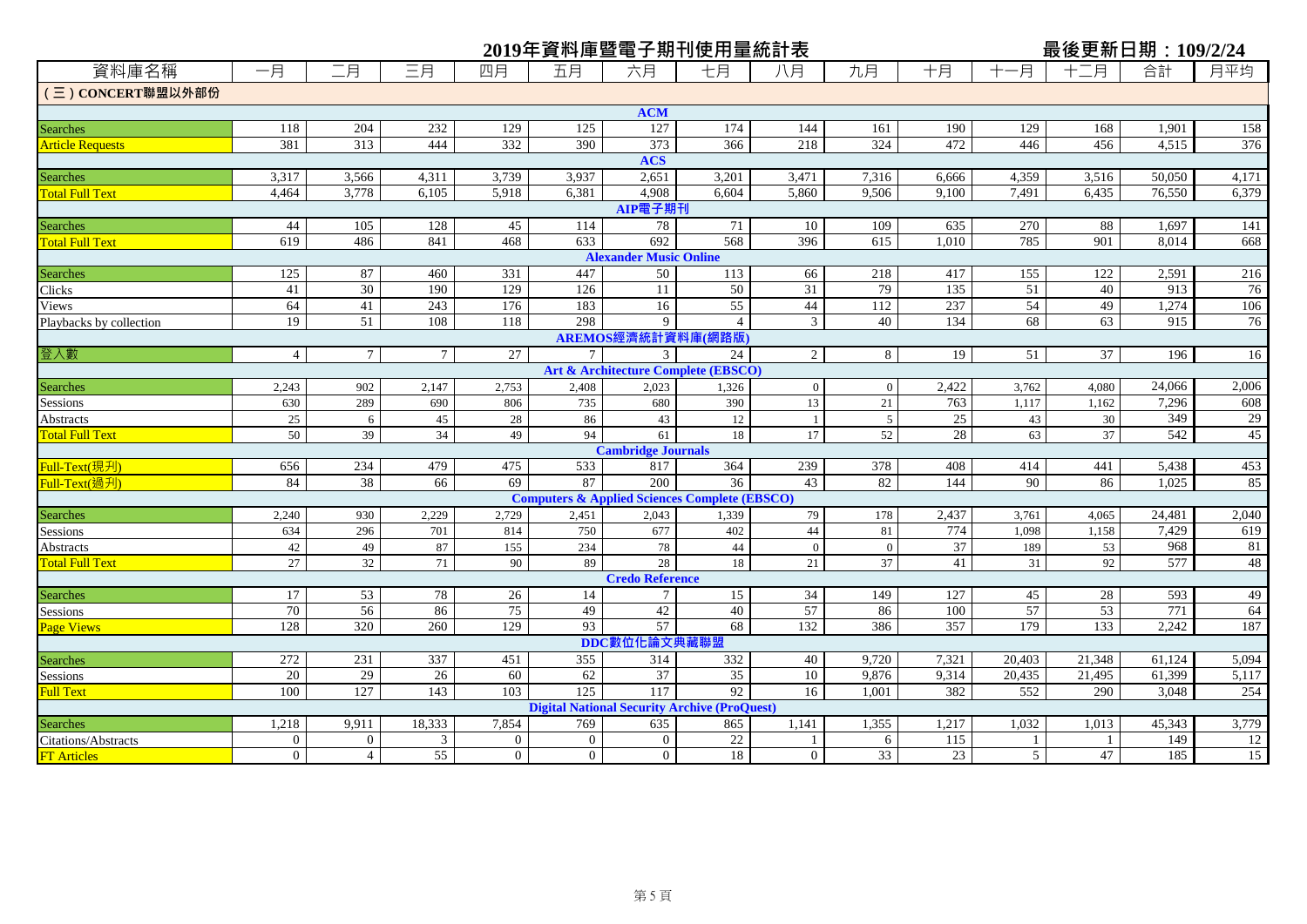|                             |                 |                |                     |                                  |                |                          | 2019年資料庫暨電子期刊使用量統計表                                          |                |                  |                |                | <u>最後更新日期:109/2/24</u> |                |                   |
|-----------------------------|-----------------|----------------|---------------------|----------------------------------|----------------|--------------------------|--------------------------------------------------------------|----------------|------------------|----------------|----------------|------------------------|----------------|-------------------|
| 資料庫名稱                       | 一月              | 二月             | 三月                  | 四月                               | 五月             | 六月                       | 七月                                                           | 八月             | 九月               | 十月             | -月             | 十二月                    | 合計             | 月平均               |
|                             |                 |                |                     |                                  |                | <b>EAI</b>               |                                                              |                |                  |                |                |                        |                |                   |
| Searches                    | 32              | 6              | 95                  | 68                               | 6              | $\overline{0}$           | $\overline{0}$                                               | $\overline{0}$ | 3                | $\overline{0}$ |                | $\overline{0}$         | 211            | 18                |
| Sessions                    | $\overline{34}$ | 11             | 101                 | 70                               | 6              | $\tau$                   | $\overline{4}$                                               | $\overline{5}$ | 11               | $\mathfrak{Z}$ | $\mathbf{1}$   | 6                      | 259            | 22                |
| <b>Full Text</b>            | 18              | 9              | 27                  | $\overline{2}$                   |                | 17                       | 138                                                          | 16             | 32               | 3              | $\mathbf{1}$   | 19                     | 283            | 24                |
|                             |                 |                |                     |                                  |                |                          | <b>Education Research Complete (EBSCO)</b>                   |                |                  |                |                |                        |                |                   |
| Searches                    | 3,222           | 1,435          | 3,113               | 3,144                            | 2,596          | 2,330                    | 1,480                                                        | 79             | 178              | 3,020          | 4,023          | 4,559                  | 29,179         | 2,432             |
| Sessions                    | 1,233           | 648            | 1,218               | 1,161                            | 965            | 892                      | 585                                                          | 131            | 267              | 1,119          | 1,323          | 1,581                  | 11,123         | 927               |
| Abstracts                   | 1,220           | 635            | 776                 | 715                              | 460            | 623                      | 279                                                          | 15             | 257              | 390            | 4,350          | 1,075                  | 10,795         | 900               |
| <b>Total Full Text</b>      | 674             | 387            | 702                 | 722                              | 621            | 623                      | 396                                                          | 247            | 694              | 954            | 631            | 881                    | 7,532          | 628               |
|                             |                 |                |                     |                                  |                | <b>EndNote</b>           |                                                              |                |                  |                |                |                        |                |                   |
| 瀏覽數                         | 2,361           | 2,343          | 3,534               | 1,998                            | 2,935          | 3,508                    | 2,543                                                        | 2114           | 4,875            | 5,117          | 3,572          | 3,873                  | 38,773         | 3,231             |
| 訪客數                         | 547             | 559            | 729                 | 633                              | 765            | 813                      | 836                                                          | 910            | 1,008            | 975            | 936            | 951                    | 9,662          | 805               |
| 人次                          | 289             | 250            | 351                 | 296                              | 294            | 332                      | 288                                                          | 242            | 398              | 380            | 331            | 314                    | 3,765          | 314               |
| 下載量                         | 243             | 220            | 390                 | 155                              | 245            | 350                      | 196                                                          | 130            | 475              | 532            | 354            | 366                    | 3,656          | 305               |
|                             |                 |                |                     |                                  |                | <b>ERIC (EBSCO)</b>      |                                                              |                |                  |                |                |                        |                |                   |
| Searches                    | 14,457          | 9,331          | 16,327              | 18,594                           | 17,316         | 14,447                   | 11,194                                                       | 10,821         | 17,018           | 21,671         | 20,559         | 22,408                 | 194,143        | 16,179            |
| Sessions                    | 13,198          | 9,397          | 13,567              | 14,321                           | 14,934         | 11,976                   | 9,958                                                        | 8,349          | 16,162           | 39,573         | 51,950         | 45,973                 | 249,358        | 20,780            |
| Abstracts                   | 1,110           | 755            | 1,273               | 1,095                            | 972            | 660                      | 585                                                          | 615            | 2,749            | 1,176          | 1,073          | 1,555                  | 13,618         | 1,135             |
|                             |                 |                |                     |                                  |                | <b>ERIC (ProQuest)</b>   |                                                              |                |                  |                |                |                        |                |                   |
| <b>Searches</b>             | 1,352           | 9,939          | 18,386              | 7,943                            | 884            | 687                      | 933                                                          | 1,185          | 1,428            | 1,347          | 1,147          | 1,105                  | 46,336         | 3,861             |
| Citations/Abstracts         | 517             | 425            | 499                 | 571                              | 400            | 107                      | 96                                                           | 949            | $\overline{305}$ | 1,112          | 144            | 189                    | 5,314          | 443               |
| <b>FT Articles</b>          | $\mathfrak{Z}$  | $\mathfrak{Z}$ | 25                  | 13                               | 12             | $\overline{0}$           | $\overline{0}$                                               | -1             | $\overline{0}$   | 5              | $\overline{0}$ | $\boldsymbol{0}$       | 62             | 5                 |
|                             |                 |                |                     |                                  |                | <b>GreenFILE (EBSCO)</b> |                                                              |                |                  |                |                |                        |                |                   |
| Searches                    | 14,032          | 8,938          | 14,114              | 15,329                           | 14,659         | 12,113                   | 9,949                                                        | 10,486         | 16,606           | 21,223         | 19,826         | 22,049                 | 179,324        | 14,944            |
| Sessions                    | 5,724           | 3,720          | 6,155               | 6,268                            | 6,166          | 5,136                    | 4,019                                                        | 4,220          | 6,899            | 8,678          | 7,753          | 8,229                  | 72,967         | 6,081             |
| Abstracts                   | $\overline{1}$  | 16             | 9<br>$\overline{0}$ | $\overline{0}$<br>$\overline{0}$ | 3              | $\overline{0}$           | $\overline{0}$                                               | $\overline{2}$ | 24               | 12             | 143            | 6                      | 217            | 18<br>$\mathbf 0$ |
| <b>Total Full Text</b>      | $\overline{0}$  | $\overline{0}$ |                     |                                  | $\overline{0}$ |                          | $\mathbf{0}$                                                 | $\mathbf{0}$   | $\mathbf{0}$     | $\overline{1}$ | $\mathbf{0}$   |                        | $\overline{2}$ |                   |
|                             | 2,349           | 909            | 2,221               | 2,792                            |                |                          | <b>Humanities International Complete (EBSCO)</b>             | $\mathbf{0}$   | $\boldsymbol{0}$ | 2,465          | 3,739          | 4,153                  | 24,61          | 2,051             |
| <b>Searches</b><br>Sessions | 665             | 302            | 708                 | 829                              | 2,445<br>757   | 2,176<br>721             | 1,362<br>420                                                 | 12             | $23\,$           | 781            | 1,132          | 1,193                  | 7,543          | 629               |
| Abstracts                   | 64              | 10             | 82                  | 143                              | 145            | 112                      | 59                                                           | $\overline{2}$ | -1               | 70             | 121            | 102                    | 911            | 76                |
| <b>Total Full Text</b>      | 95              | 35             | 148                 | 93                               | 136            | 102                      | 42                                                           | 18             | 44               | 65             | 85             | 102                    | 965            | 80                |
|                             |                 |                |                     |                                  |                |                          | <b>MLA International Bibliography with Full Text (EBSCO)</b> |                |                  |                |                |                        |                |                   |
| <b>Searches</b>             | 1201            | 551            | 2299                | 2849                             | 2468           | 2,127                    | 1,748                                                        | 1,877          | 2,944            | 3,615          | 3,827          | 4,121                  | 29,627         | 2,469             |
| Sessions                    | 446             | 241            | 827                 | 941                              | 826            | 779                      | 580                                                          | 648            | 963              | 1,251          | 1,224          | 1,249                  | 9,975          | 831               |
| <b>Abstracts</b>            | 113             | 34             | 179                 | 161                              | 143            | 115                      | 137                                                          | 48             | 128              | 192            | 141            | 194                    | 1,585          | 132               |
| <b>Total Full Text</b>      | 256             | 182            | 255                 | 296                              | 254            | 200                      | 110                                                          | 161            | 311              | 296            | 301            | 295                    | 2,917          | 243               |
|                             |                 |                |                     |                                  |                | MagV電子雜誌                 |                                                              |                |                  |                |                |                        |                |                   |
| 瀏覽次數                        | 1,239           | 1,359          | 3,163               | 3,854                            | 3,895          | 3,903                    | 3,413                                                        | 2,944          | 2,793            | 2,917          | 3,043          | 3,101                  | 35,624         | 2,969             |
|                             |                 |                |                     |                                  |                | <b>PNAS</b>              |                                                              |                |                  |                |                |                        |                |                   |
| <b>Searches</b>             | 9               | 43             | 36                  | 30                               | 20             | 15                       | 3 <sup>1</sup>                                               | 18             | 36               | 104            | 124            | 32                     | 470            | 39                |
| Table of Contents           | 15              | 50             | 12                  | 11                               | 20             | 14                       | 38                                                           | 16             | 33               | 42             | 18             | 36                     | 305            | 25                |
| Abstracts                   | 104             | 57             | 117                 | 83                               | 140            | 104                      | 69                                                           | 42             | 63               | 218            | 220            | 222                    | 1,439          | 120               |
| <b>Full Text</b>            | 339             | 241            | 391                 | 368                              | 412            | 280                      | 310                                                          | 224            | 284              | 760            | 818            | 842                    | 5,269          | 439               |
|                             |                 |                |                     |                                  |                |                          | <b>Professional Development Collection (EBSCO)</b>           |                |                  |                |                |                        |                |                   |
| <b>Searches</b>             | 15,273          | 9,636          | 16,135              | 12,316                           | 16,955         | 14,199                   | 11,115                                                       | 10,754         | 16,872           | 20,938         |                |                        | 144,193        | 12,016            |
| Sessions                    | 6,090           | 3,907          | 6,800               | 4,788                            | 6,901          | 5,801                    | 4,410                                                        | 4,284          | 7,000            | 8,531          |                |                        | 58,512         | 4,876             |
| <b>Abstracts</b>            | 165             | 136            | 98                  | 102                              | 257            | 254                      | 84                                                           | 188            | 196              | 403            |                |                        | 1,883          | 157               |
| <b>Total Full Text</b>      | 172             | 149            | 196                 | 155                              | 284            | 333                      | 100                                                          | 147            | 311              | 291            |                |                        | 2,138          | 178               |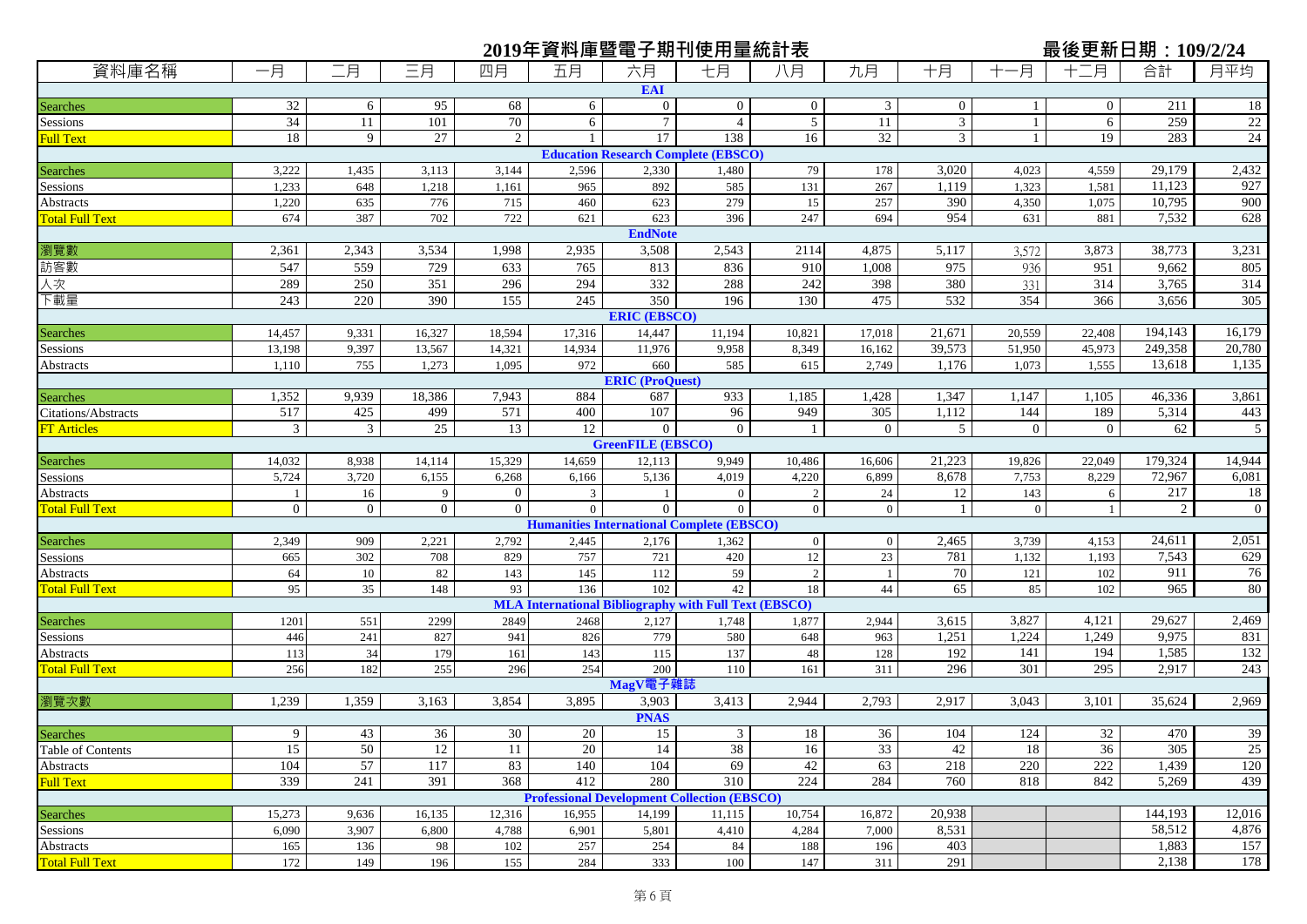## **2019年資料庫暨電子期刊使用量統計表 最後更新日期:109/2/24**

| 資料庫名稱                      | 一月           | 二月           | 三月             | 四月     | 五月                                                               | 六月                                      | 七月             | 八月                                                                      | 九月             | 十月               | 一月             | 月                | 合計      | 月平均            |
|----------------------------|--------------|--------------|----------------|--------|------------------------------------------------------------------|-----------------------------------------|----------------|-------------------------------------------------------------------------|----------------|------------------|----------------|------------------|---------|----------------|
|                            |              |              |                |        |                                                                  |                                         |                | ProQuest Historical Newspapers: South China Morning Post 南華早報 (PQ-SCMP) |                |                  |                |                  |         |                |
| <b>Searches</b>            | 1,230        | 9,912        | 18,316         | 7,863  | 796                                                              | 650                                     | 834            | 1,148                                                                   | 1,317          | 1,167            | 1,024          | 996              | 45,253  | 3,771          |
| <b>Citations/Abstracts</b> | $\mathbf{0}$ | $\mathbf{0}$ | $\overline{2}$ | 2      | $\mathbf{0}$                                                     | $\overline{0}$                          | 3              | $\tau$                                                                  | $\overline{2}$ | $\boldsymbol{0}$ | $\overline{2}$ | $\mathbf{0}$     | 18      | $\overline{2}$ |
| <b>FT Articles</b>         | $\sqrt{2}$   | $\mathbf{1}$ | 33             | 225    | 27                                                               | 2                                       | 14             | 6                                                                       | 15             | $\sqrt{2}$       | 5              | 21               | 353     | 29             |
|                            |              |              |                |        |                                                                  | <b>PsycArticles (EBSCO)</b>             |                |                                                                         |                |                  |                |                  |         |                |
| <b>Searches</b>            | 14,676       | 9,242        | 16,676         | 18,629 | 17.477                                                           | 14,420                                  | 11,570         | 10,979                                                                  | 17,266         | 22,122           | 20,924         | 22,911           | 196,892 | 16,408         |
| Sessions                   | 6,135        | 3,943        | 7,100          | 7,406  | 7,222                                                            | 6,017                                   | 4,674          | 4,399                                                                   | 7,251          | 9,005            | 8,148          | 8,682            | 79,982  | 6,665          |
| <b>Abstracts</b>           | 502          | 383          | 431            | 530    | 490                                                              | 325                                     | 406            | 284                                                                     | 444            | 546              | 2.063          | 1.344            | 7.748   | 646            |
| <b>Total Full Text</b>     | 1,247        | 791          | 1,048          | 1,156  | 1,151                                                            | 740                                     | 732            | 730                                                                     | 1,084          | 1,168            | 2,255          | 1,679            | 13,781  | 1,148          |
|                            |              |              |                |        | <b>RILM Abstracts of Music Literature with Full Text (EBSCO)</b> |                                         |                |                                                                         |                |                  |                |                  |         |                |
| <b>Searches</b>            |              |              | 783            | 3159   | 2386                                                             | 2,091                                   | 1,616          | 1,713                                                                   | 2,663          | 4,832            | 3,921          | 4,124            | 27,288  | 2,274          |
| Sessions                   |              |              | 237            | 869    | 726                                                              | 677                                     | 485            | 515                                                                     | 791            | 1,356            | 1,158          | 1,164            | 7,978   | 665            |
| Abstracts                  |              |              |                | 560    | 91                                                               | 69                                      | 34             | 6                                                                       | 62             | 1,253            | 199            | $\overline{145}$ | 2,420   | 202            |
| <b>Total Full Text</b>     |              |              |                | 49     | 32                                                               | 12                                      | 11             | $\theta$                                                                | 12             | 354              | 56             | 31               | 558     | 47             |
|                            |              |              |                |        |                                                                  | <b>RSC (Royal Society of Chemistry)</b> |                |                                                                         |                |                  |                |                  |         |                |
| <b>Searches</b>            | 74           | 36           | 100            | 86     | $\Omega$                                                         | $\overline{0}$                          | $\overline{0}$ | $\mathbf{0}$                                                            | $\overline{0}$ | $\boldsymbol{0}$ | $\overline{0}$ |                  | 297     | 25             |
| <b>Total Full Text</b>     | 1,405        | 1,400        | 2,872          | 2,478  | 1,427                                                            | 1.174                                   | 1,921          | 1,553                                                                   | 1,482          | 2,521            | 2,045          | 1,755            | 22,033  | 1,836          |
|                            |              |              |                |        |                                                                  | <b>SAGE HSS Package (484種)</b>          |                |                                                                         |                |                  |                |                  |         |                |
| Searches                   | 601          | 410          | 1,060          | 507    | 704                                                              | 495                                     | 596            | 332                                                                     | 1,160          | 2,982            | 2,628          | 2,708            | 14,183  | 1,182          |
| <b>Total Full Text</b>     | 3,653        | 2,059        | 3,227          | 3,706  | 3,737                                                            | 3,410                                   | 2,765          | 2,912                                                                   | 3,117          | 5,840            | 4,262          | 5,220            | 43,908  | 3,659          |
|                            |              |              |                |        |                                                                  | <b>Taylor &amp; Francis eJournals</b>   |                |                                                                         |                |                  |                |                  |         |                |
| <b>Searches</b>            | 2,983        | 1,144        | 2,949          | 2,568  | 2,327                                                            | 2,207                                   | 2,039          | 1,453                                                                   | 1,784          | 2,654            | 3,723          | 3,979            | 29,810  | 2,484          |
| Full-Text(現刋)              | 4,682        | 1,674        | 3,876          | 3,107  | 3,379                                                            | 3,330                                   | 2,869          | 2,467                                                                   | 3,389          | 3,816            | 5,382          | 5,569            | 43,540  | 3,628          |
| Full-Text(過刋)              | 202          | 85           | 139            | 148    | 185                                                              | 156                                     | 112            | 76                                                                      | 117            | 153              | 213            | 317              | 1,903   | 159            |
|                            |              |              |                |        | U.S. Newsstream美國新聞全文資料庫 (ProQuest)                              |                                         |                |                                                                         |                |                  |                |                  |         |                |
| <b>Searches</b>            | 1,219        | 9,908        | 18,303         | 7,855  | 777                                                              | 714                                     | 839            | 1,166                                                                   | 1,318          | 1,168            | 1,024          | 1,004            | 45,295  | 3,775          |
| Citations/Abstracts        | 17           | $\tau$       | 31             | 30     | 9                                                                | 39                                      | 20             | 76                                                                      | 41             | 18               | 10             | 59               | 357     | 30             |
| <b>FT Articles</b>         | 66           | 11           | 85             | 31     | 62                                                               | 212                                     | 439            | 246                                                                     | 102            | $\overline{56}$  | 29             | 204              | 1,543   | 129            |
|                            |              |              |                |        |                                                                  | WGSN (原StyleSight趨勢圖像資料庫                |                |                                                                         |                |                  |                |                  |         |                |
| Forecast & Analysis        | 18,792       | 128          | 491            | 609    | 1.076                                                            | 4,103                                   | 186            | 327                                                                     | 193            | 1,981            | 908            | 11,078           | 39,872  | 3,323          |
|                            |              |              |                |        |                                                                  | Acer Walking Library外文雜誌                |                |                                                                         |                |                  |                |                  |         |                |
| <b>Preview Count</b>       | 61           | 51           | 190            | 179    | 73                                                               | 35                                      | 35             | 38                                                                      | 228            | 335              | 149            | 199              | 1.573   | 131            |
|                            |              |              |                |        |                                                                  | HyRead電子雜誌                              |                |                                                                         |                |                  |                |                  |         |                |
| Searches (每月瀏覽雜誌詳目次數)      | 1,073        | 963          | 1,517          | 1,745  | 2,775                                                            | 1,289                                   | 1,342          | 1,503                                                                   | 1,768          | 2,094            | 1,147          | 1,456            | 18,672  | 1,556          |
|                            | 22,016       | 14,194       | 24,052         | 28,136 | 43,317                                                           | 21,691                                  | 23,948         | 27,923                                                                  | 32,982         | 39,671           | 22,421         | 24,186           | 324,537 | 27,045         |
| Title Requests (每月閱讀雜誌次數)  | 761          | 483          | 820            | 986    | 1,581                                                            | 762                                     | 771            | 924                                                                     | 1,044          | 1,223            | 763            | 805              | 10,923  | 910            |
|                            |              |              |                |        |                                                                  | Smile英語學習網                              |                |                                                                         |                |                  |                |                  |         |                |
| 瀏覽數                        | 145          | 139          | 149            | 128    | 130                                                              | 135                                     | 97             | 99                                                                      | 98             | 93               | 64             | 76               | 1,353   | 113            |
| 訪客數                        | 126          | 124          | 129            | 114    | 119                                                              | 119                                     | 94             | 95                                                                      | 92             | 88               | 63             | 70               | 1,233   | 103            |
| 人次                         | 83           | 68           | 74             | 57     | 65                                                               | 65                                      | 48             | 51                                                                      | 58             | 55               | 43             | 39               | 706     | 59             |
|                            |              |              |                |        | 全文報紙資                                                            | 料庫 (原Udndata聯合知識庫                       |                |                                                                         |                |                  |                |                  |         |                |
| 登入次數                       | 487          | 305          | 517            | 528    | 689                                                              | 563                                     | 384            | 539                                                                     | 503            | 550              | 523            | 728              | 6,316   | 526            |
| 内文點閱                       | 8,222        | 3,153        | 4,266          | 3,435  | 3,804                                                            | 8,340                                   | 3,655          | 2,851                                                                   | 7,099          | 11,677           | 20,482         | 5,289            | 82,273  | 6,856          |
| 文標點閱                       | 2,546        | 2,486        | 2,251          | 2,164  | 2,587                                                            | 1,903                                   | 812            | 1,075                                                                   | 2,116          | 3,916            | 2,514          | 2,185            | 26,555  | 2,213          |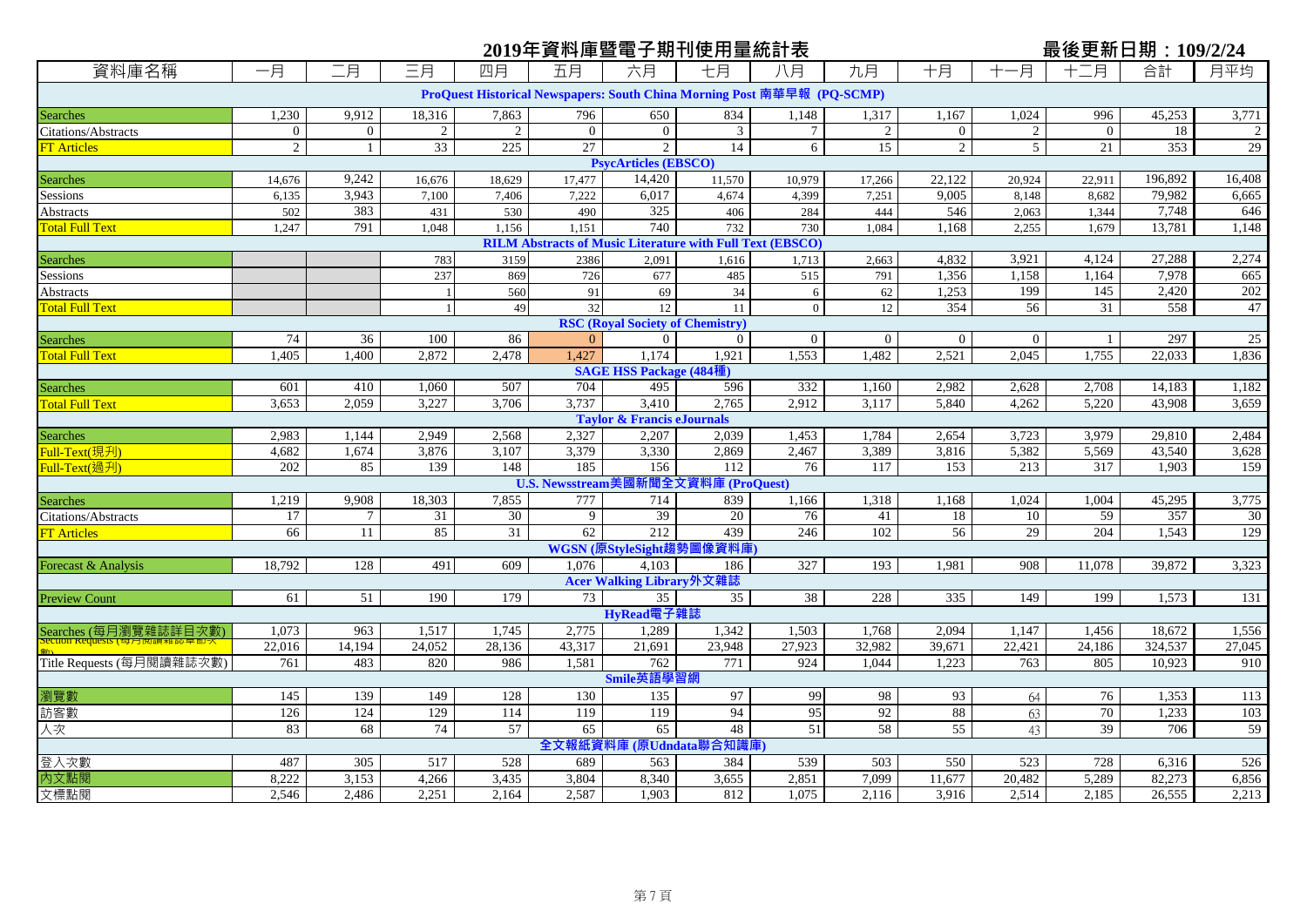|                                       |                 |                |                |                | 2019年資料庫暨電子期刊使用量統計表      |                        |             |                |                |                |         | 最後更新日期: 109/2/24 |         |                |
|---------------------------------------|-----------------|----------------|----------------|----------------|--------------------------|------------------------|-------------|----------------|----------------|----------------|---------|------------------|---------|----------------|
| 資料庫名稱                                 | 一月              | 二月             | 三月             | 四月             | 五月                       | 六月                     | 七月          | 八月             | 九月             | 十月             | 十一月     | 十二月              | 合計      | 月平均            |
|                                       |                 |                |                |                |                          | 大英線上教育版 (BOLAE)        |             |                |                |                |         |                  |         |                |
| <b>Document</b>                       | 339             | 167            | 445            | 659            | 571                      | 391                    | 200         | 213            | 691            | 1,612          | 1,582   | 1,493            | 8,363   | 697            |
| Queries                               | 41              | 12             | 56             | 16             | 17                       | $\overline{15}$        | 18          | 79             | 423            | 354            | 316     | 186              | 1,533   | 128            |
| Media                                 | 18              | $\overline{1}$ |                |                | $\mathfrak{D}$           | $\mathcal{D}_{\alpha}$ | $\Omega$    | $\overline{4}$ | 47             | 31             | 20      | 30               | 157     | 13             |
| <b>Hits</b>                           | 24,609          | 12,339         | 36,238         | 54,411         | 50.378                   | 31,760                 | 18,672      | 16,935         | 62,160         | 140,268        | 143,878 | 192,959          | 784,607 | 65,384         |
|                                       |                 |                |                |                | 中國博碩士論文全文資料庫 (臺灣站點+青島站點) |                        |             |                |                |                |         |                  |         |                |
| 檢索(Search)                            | 15,073          | 12,635         | 39,606         | 39,188         | 36,184                   | 27,837                 | 12,908      | 9,297          | 26,742         | 39,350         | 41,132  | 55,186           | 355,138 | 29,595         |
| 瀏覽                                    | 2,068           | 1,121          | 3,015          | 3,547          | 2,791                    | 2,486                  | 1,518       | 524            | 2,626          | 4,021          | 3,008   | 4,556            | 31,281  | 2,607          |
| 下載(Full Text)                         | 1,803           | 1,022          | 2,878          | 2,759          | 2,122                    | 1,656                  | 1,530       | 625            | 2,234          | 3,143          | 2,243   | 3,859            | 25,874  | 2,156          |
|                                       |                 |                |                |                | 中國期刊全文資料庫                |                        | (臺灣站點+青島站點) |                |                |                |         |                  |         |                |
| 檢索(Search)                            | 26,364          | 17,116         | 53,547         | 39,826         | 50,575                   | 38,464                 | 22,146      | 20,078         | 41,295         | 58,173         | 58,560  | 71,329           | 497,473 | 41,456         |
| 瀏覽                                    | 7,307           | 5,305          | 11,741         | 10,690         | 11,694                   | 9,076                  | 5,077       | 1,972          | 10,917         | 12,946         | 64,923  | 16,895           | 168,543 | 14,045         |
| $\overline{\mathcal{F}}$ 載(Full Text) | 6,252           | 4,733          | 10,687         | 9,105          | 9,479                    | 6,872                  | 4,639       | 2,068          | 9,436          | 11,375         | 10,215  | 13,461           | 98,322  | 8,194          |
|                                       |                 |                |                |                |                          | 中國基本古籍庫                |             |                |                |                |         |                  |         |                |
| 訪客數                                   | 59              | 35             | 65             | 60             | 81                       | 79                     | 28          | 27             | 33             | 46             | 73      | 83               | 669     | 56             |
| 檢索次數                                  | 1.096           | 245            | 1.000          | 624            | 1.263                    | 1,579                  | 398         | 338            | 1,597          | 493            | 458     | 902              | 9.993   | 833            |
| 閱讀次數                                  | 2,790           | 487            | 3,660          | 2,280          | 3.993                    | 3,452                  | 960         | 1.762          | 1,286          | 1,366          | 1,380   | 3,688            | 27,104  | 2,259          |
|                                       |                 |                |                |                |                          | 中華文明百科全書 (古今圖書集成)      |             |                |                |                |         |                  |         |                |
| 瀏覽數                                   | 1.796           | 1.967          | 102,285        | 6.335          | 6,588                    | 3,810                  | 4.906       | 5.969          | 8.055          | 7.700          | 9,471   | 10.646           | 169.528 | 14,127         |
| 訪客數                                   | 630             | 451            | 612            | 1,208          | 1,133                    | 1,265                  | 1,425       | 1,660          | 1,297          | 1,383          | 1,286   | 1,431            | 13,781  | 1,148          |
| 人次                                    | 283             | 232            | 329            | 457            | 302                      | 291                    | 355         | 383            | 367            | 392            | 404     | 435              | 4,230   | 353            |
|                                       |                 |                |                |                |                          | 世界美術資料庫                |             |                |                |                |         |                  |         |                |
|                                       | 184             | 190            | 205            | 298            | 190                      | 190                    | 224         | 262            | 305            | 310            | 319     | 329              | 3.006   | 251            |
|                                       |                 |                |                |                |                          | 光華雜誌中英對照知識庫(線上版)       |             |                |                |                |         |                  |         |                |
| 瀏覽總人數                                 | 20              |                |                |                |                          |                        |             |                |                |                |         |                  | 20      | $\overline{c}$ |
| 瀏覽頁面總數                                | 43              |                |                |                |                          |                        |             |                |                |                |         |                  | 43      | $\overline{4}$ |
|                                       |                 |                |                |                |                          | 光華雜誌中英對照知識庫(本機版)       |             |                |                |                |         |                  |         |                |
| 瀏覽數                                   | 348             | 157            | 521            | 447            | 336                      | 179                    | 183         | 186            | 717            | 327            | 247     | 257              | 3,905   | 325            |
| 訪客數                                   | 65              | 28             | 73             | 66             | 42                       | 33                     | 35          | 35             | 34             | 38             | 34      | 41               | 524     | 44             |
| 人次                                    | 35              | 26             | 39             | 40             | 40                       | 33                     | 35          | 34             | 34             | 38             | 34      | 41               | 429     | 36             |
|                                       |                 |                |                |                |                          | 自由中國                   |             |                |                |                |         |                  |         |                |
| 人次                                    | $\overline{4}$  | 2              | $\mathfrak{Z}$ | 2              | $7\overline{ }$          | 2                      |             | 2              | 6              | $\overline{3}$ | 175     | 13               | 219     | 18             |
| 關鍵詞查詢                                 | 8               | 6              | 6              | $\mathbf{3}$   | $\overline{4}$           | $\overline{0}$         |             | 8              | $\theta$       | $\theta$       | 104     | 2                | 141     | 12             |
| 卷期瀏覽                                  | $\overline{4}$  | $\mathfrak{Z}$ | $\mathfrak{Z}$ | $\mathfrak{S}$ | 13                       | 2                      |             | 2              | 17             | 10             | 544     | 51               | 654     | 55             |
| PDF調閱                                 | $\overline{0}$  | 8              | $\overline{0}$ | $\overline{0}$ | $\overline{c}$           | $\overline{0}$         |             | $\mathbf{0}$   | $\overline{0}$ | $\overline{0}$ | 8,695   | 290              | 8,995   | 750            |
| 單篇閱讀                                  | $\overline{22}$ | $\overline{4}$ | 10             | 8              | $\mathbf{1}$             | $\Omega$               |             | 25             | 13             | 11             | 141     | 8                | 243     | 20             |
|                                       |                 |                |                |                |                          | 知識贏家                   |             |                |                |                |         |                  |         |                |
| 使用人次                                  | 1,348           | 447            | 684            | 1,396          | 1,193                    | 1,285                  | 528         | 732            | 986            | 772            | 842     | 1,157            | 11,370  | 948            |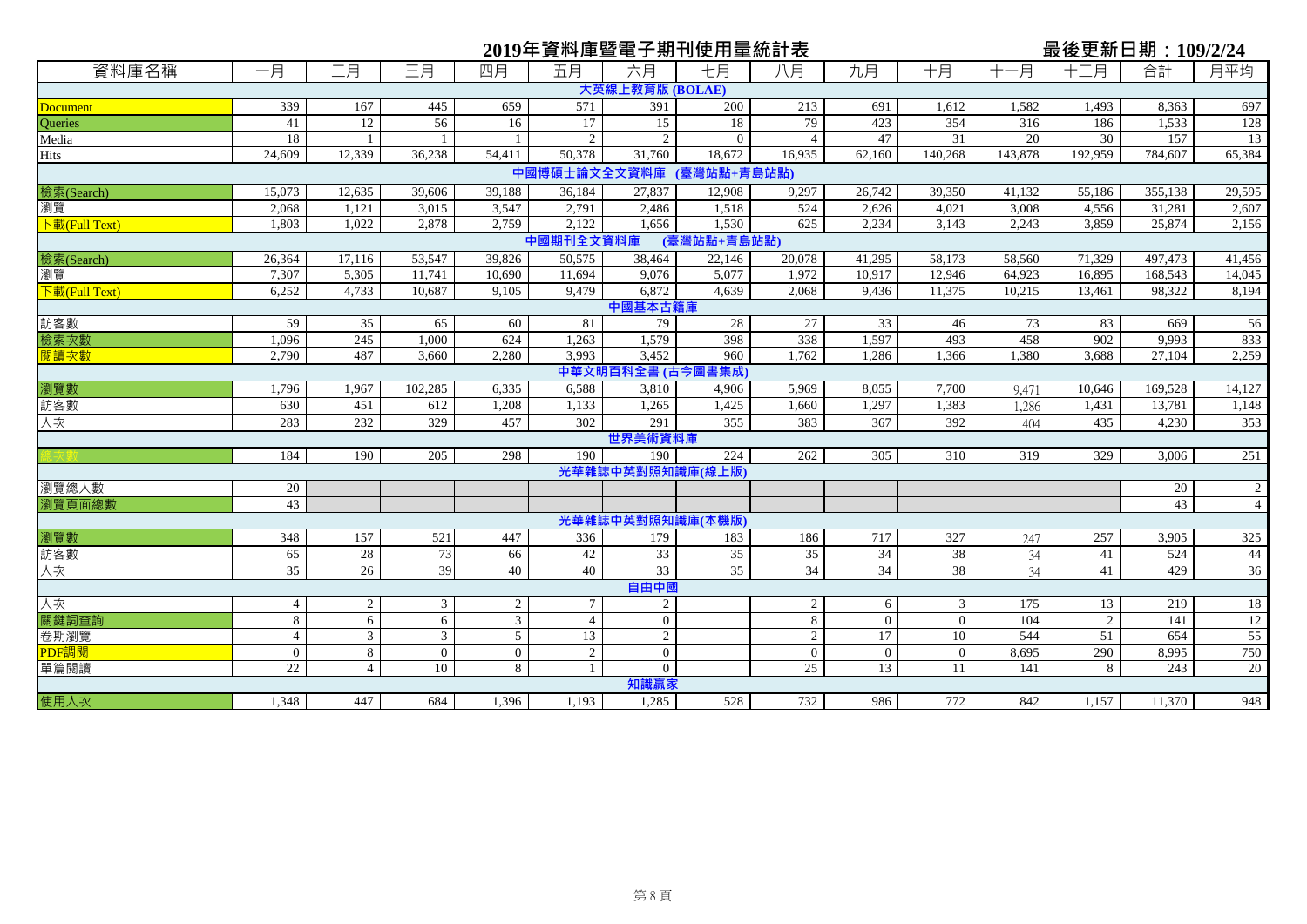|                     |                |                |        |                 | 2019年資料庫暨電子期刊使用量統計表            |                   |                  |                |                |                |                | 最後更新日期: 109/2/24 |         |             |
|---------------------|----------------|----------------|--------|-----------------|--------------------------------|-------------------|------------------|----------------|----------------|----------------|----------------|------------------|---------|-------------|
| 資料庫名稱               | 一月             | 二月             | 三月     | 四月              | 五月                             | 六月                | 七月               | 八月             | 九月             | 十月             | 十一月            | 十二月              | 合計      | 月平均         |
|                     |                |                |        |                 |                                | 空中英語教室影音典藏學習系統    |                  |                |                |                |                |                  |         |             |
| 學習總人次               | 32             | 24             | 34     | 31              | 34                             | 33                | 31               | 33             | 30             | 33             | 32             | 32               | 379     | 32          |
|                     |                |                |        |                 |                                | 近代中國--中國現代史知識庫    |                  |                |                |                |                |                  |         |             |
| 瀏覽數                 | 314            | 309            | 421    | 399             | 335                            | 261               | 249              | 311            | 253            | 244            | 251            | 240              | 3,587   | 299         |
| 訪客數                 | 147            | 118            | 184    | 197             | 178                            | 150               | 137              | 150            | 141            | 144            | 127            | 131              | 1,804   | 150         |
| 人次                  | 102            | 84             | 136    | 139             | 113                            | 96                | 91               | 99             | 100            | 96             | 87             | 101              | 1,244   | 104         |
|                     |                |                |        |                 | 英文近現代中國報紙庫 (1832-1953) PQHN-CN |                   |                  |                |                |                |                |                  |         |             |
| <b>Searches</b>     | 1,237          | 9,932          | 18,324 | 7,987           | 841                            | 746               | 893              | 1,163          | 1,367          | 1,184          | 1,042          | 1,037            | 45,753  | 3,813       |
| Citations/Abstracts | $\overline{0}$ | $\overline{0}$ |        | 8               | 3                              | $\overline{0}$    | 19               | $\mathbf{0}$   |                | 395            | $\overline{0}$ | 2                | 429     | 36          |
| <b>FT Articles</b>  | 51             | 199            | 158    | $\overline{55}$ | 570                            | 190               | 152              | 492            | 182            | 107            | 153            | 186              | 2,495   | 208         |
|                     |                |                |        |                 |                                | 哈佛商業評論            |                  |                |                |                |                |                  |         |             |
| 登入次數                | 100            | 48             | 140    | 102             | 157                            | 70                | 53               | 50             | 70             | 185            | 85             | 52               | 1,112   | 93          |
| 檢索次數                | 55             | 36             | 125    | 68              | 265                            | 237               | 65               | 47             | 65             | 190            | 92             | 51               | 1,296   | 108         |
| 單篇詳目檢視次數            | 55             | 37             | 248    | 55              | 327                            | 192               | 69               | 66             | 68             | 201            | 77             | 26               | 1,421   | 118         |
| 全文影像下載              | 59             | 38             | 252    | 56              | 328                            | 193               | 71               | 67             | 71             | 199            | 78             | 25               | 1,437   | 120         |
| PDF下載頁數             | 271            | 235            | 853    | 382             | 1,838                          | 1,173             | 392              | 309            | 454            | 1,550          | 515            | 116              | 8,088   | 674         |
|                     |                |                |        |                 |                                | 科學人雜誌知識庫(線上版)     |                  |                |                |                |                |                  |         |             |
| 瀏覽總人數               | 189            | 95             | 193    | 107             | 108                            | 83                | 104              | 103            | 109            | $222\,$        | 190            | 179              | 1,682   | 140         |
| 瀏覽頁面總數              | 694            | 382            | 791    | 476             | 671                            | 319               | 592              | 521            | 578            | 894            | 850            | 677              | 7,445   | 620         |
|                     |                |                |        |                 |                                | 科學月升              |                  |                |                |                |                |                  |         |             |
| 瀏覽數                 | 1,344          | 818            | 1138   | 1,238           | 1,231                          | 1,490             | 1,071            | 986            | 1,013          | 963            | 1,157          | 1,049            | 13,498  | 1,125       |
| 訪客數                 | 857            | 582            | 788    | 885             | 883                            | 847               | 749              | 662            | 746            | 666            | 700            | 756              | 9,121   | 760         |
| 人次                  | 445            | 358            | 466    | 448             | 463                            | 453               | 414              | 393            | 376            | 382            | 435            | 430              | 5,063   | 422         |
|                     |                |                |        |                 |                                | 高等教育知識庫           |                  |                |                |                |                |                  |         |             |
| 拜訪人次                | 329            | 145            | 278    | 163             | 236                            | 277               | 203              | 230            | 208            | 249            | 270            | 185              | 2,773   | 231         |
| 查詢/瀏覽人次             | 1,634          | 807            | 1,425  | 1,091           | 1,287                          | 1,463             | 1,169            | 1,199          | 1,183          | 1,405          | 1,253          | 1,269            | 15,185  | 1,265       |
| 閱讀次數                | 507            | 234            | 415    | 350             | 394                            | 443               | 289              | 297            | 337            | 551            | 443            | 406              | 4,666   | 389         |
|                     |                |                |        |                 |                                | 寒泉                |                  |                |                |                |                |                  |         |             |
| 瀏覽數                 | 42,030         | 28,164         | 40,820 | 47,687          | 49,680                         | 54,896            | 39,486           | 34,390         | 47,682         | 45,028         | 48,968         | 48,583           | 527,414 | 43,951      |
| 訪客數                 | 5,402          | 4,300          | 5,802  | 6,561           | 6,363                          | 6,183             | 5,556            | 5,392          | 5,939          | 6,221          | 6,815          | 6,408            | 70,942  | 5,912       |
| 人次                  | 2,472          | 2,051          | 2,621  | 3,199           | 2,832                          | 2,844             | 2,508            | 2,343          | 2,662          | 2,857          | 3,022          | 2,928            | 32,339  | 2,695       |
|                     |                |                |        |                 |                                | 華藝自然世界            |                  |                |                |                |                |                  |         |             |
| 瀏覽次數                | 1,677          | 1,702          | 1,740  | 1,741           | 1,737                          | 1,756             | 1,778            | 1,855          | 1,669          | 1,749          | 1,778          | 1,806            | 20,988  | 1,749       |
|                     |                |                |        |                 |                                | 圖書資訊學期刊資料庫(CLISA) |                  |                |                |                |                |                  |         |             |
| 檢索次數                | 72             | 604            | 12     | 868             | 106                            | 398               | 138              | 394            | 11             | 45             | $\overline{0}$ | $\overline{0}$   | 2,648   | 221         |
| 登入次數                | 99             | 37             | 39     | 50              | 38                             | 58                | 41               | 68             | 37             | 43             | $\overline{0}$ | $\mathbf{0}$     | 510     | 43          |
| 書目瀏覽筆數              | 2,305          | 1,747          | 1,441  | 2,892           | 1,754                          | 1,781             | 1,296            | 2,697          | 1,210          | 1,251          | $\overline{0}$ | $\mathbf{0}$     | 18,374  | 1,531       |
| PDF下載次數             |                | $\overline{0}$ |        | $\overline{0}$  | $\mathbf{0}$                   | $\overline{0}$    | $\overline{0}$   | $\overline{0}$ | $\overline{0}$ | $\overline{0}$ | $\overline{0}$ | $\overline{0}$   | 2       | $\mathbf 0$ |
| 書目下載次數              | $\overline{0}$ | $\overline{0}$ |        | $\overline{0}$  | $\overline{0}$                 | $\overline{0}$    | $\overline{0}$   | 300            | $\overline{0}$ | $\mathbf{0}$   | $\overline{0}$ | $\Omega$         | 301     | 25          |
|                     |                |                |        |                 |                                |                   | 漢珍知識網(含漢文台灣日日新報) |                |                |                |                |                  |         |             |
| <b>Searches</b>     | 7,113          | 12,041         | 17,822 | 12,815          | 11,374                         | 6,672             | 7,168            | 3,930          | 6,813          | 10,301         | 7,465          | 7,970            | 111,484 | 9,290       |
| Login               | 778            | 657            | 1,349  | 1,012           | 990                            | 826               | 789              | 471            | 539            | 685            | 699            | 762              | 9,557   | 796         |
| Image               | 4,771          | 5,957          | 9,693  | 5,083           | 5,977                          | 4,264             | 4,449            | 2,400          | 3,823          | 4,659          | 3,112          | 4,365            | 58,553  | 4,879       |
|                     |                |                |        |                 |                                | 臺灣古蹟學習知識庫         |                  |                |                |                |                |                  |         |             |
| 瀏覽數                 | 136            | 22             | 141    | 111             | 15                             | 16                | 10               | 12             | 14             | $\overline{0}$ | $\overline{0}$ | $\boldsymbol{0}$ | 477     | 40          |
| 訪客數                 | 43             | 16             | 44     | 44              | 15                             | 16                | 10               | 12             | 14             | $\overline{0}$ | $\overline{0}$ | $\mathbf{0}$     | 214     | 18          |
| 人次                  | 41             | 16             | 44     | 43              | 13                             | 14                | 9                | 11             | 12             | $\overline{0}$ | $\overline{0}$ | $\overline{0}$   | 203     | 17          |
|                     |                |                |        |                 |                                |                   |                  |                |                |                |                |                  |         |             |